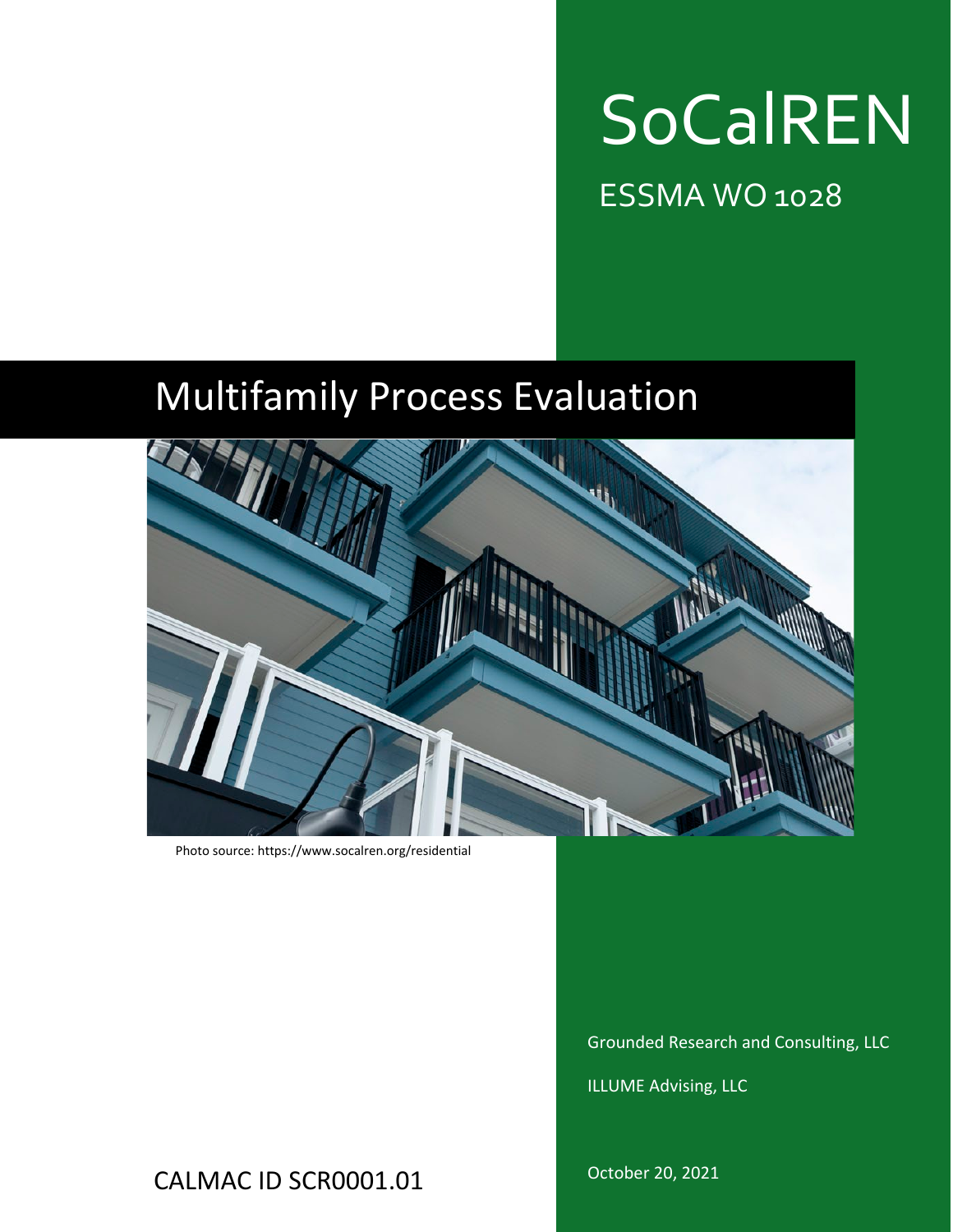*This research was conducted under SoCalREN ESSMA WO 1028.*

#### **Contacts:**

Lujuana Medina SoCalREN Lead [Lujuana.Medina@isd.lacounty.gov](mailto:Lujuana.Medina@isd.lacounty.gov) 323.881.3971 (office) 562.417.2051 (cell)

Mary Sutter Multifamily Study Lead [mary@grounded-research.com](mailto:mary@grounded-research.com) 510.512.8838

Becca Cevilla ILLUME Lead [becca@illumeadvising.com](mailto:becca@illumeadvising.com) 608.619.9008

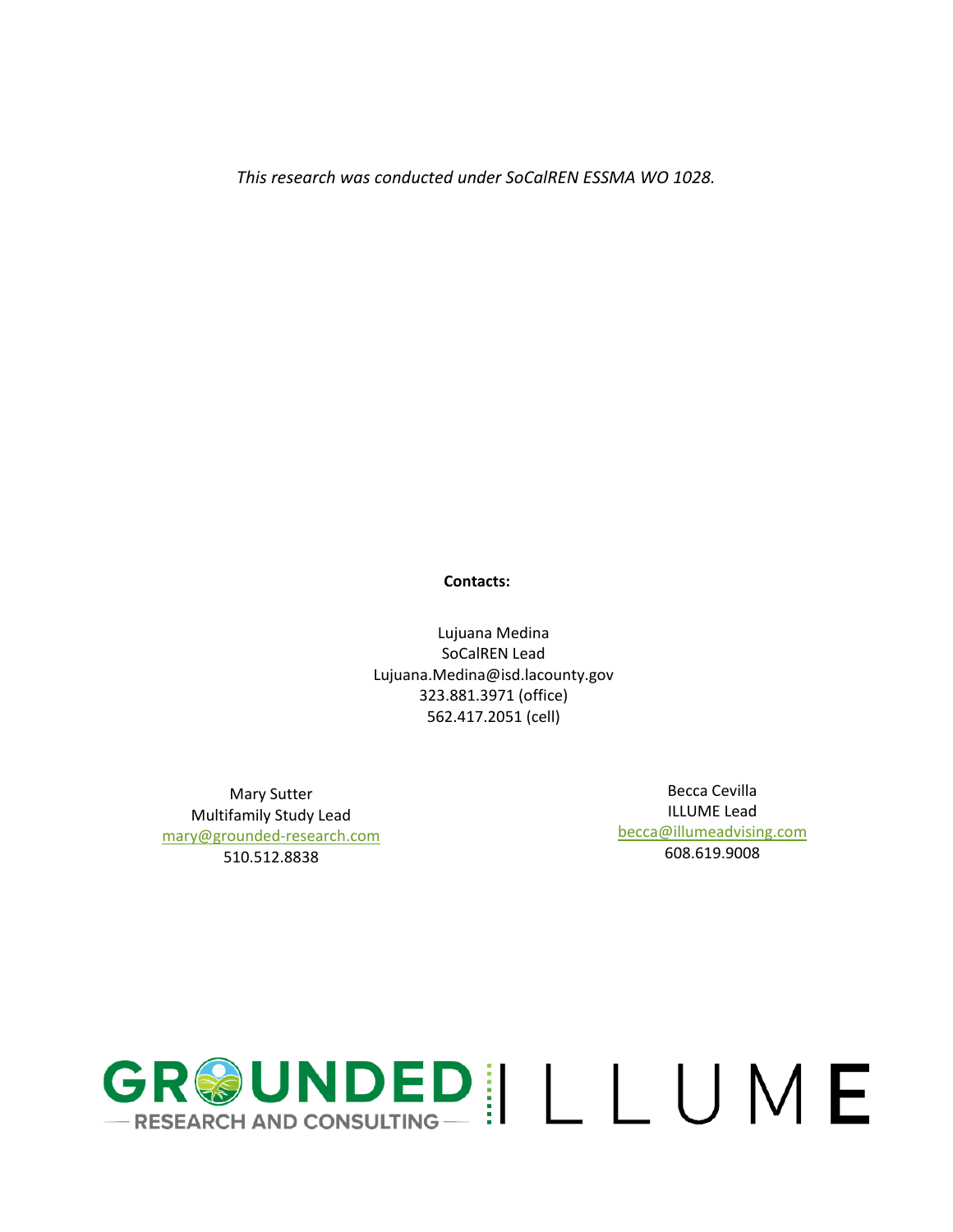## **Table of Contents**

| 1  |                          |                                                                                                                                                                                                                                                                                 |  |  |  |  |
|----|--------------------------|---------------------------------------------------------------------------------------------------------------------------------------------------------------------------------------------------------------------------------------------------------------------------------|--|--|--|--|
| 2  |                          |                                                                                                                                                                                                                                                                                 |  |  |  |  |
| 3  |                          |                                                                                                                                                                                                                                                                                 |  |  |  |  |
|    | 3.1<br>3.2<br>3.3        | 2021+ - Roll-out of Program Financing Option, Rural Contractor Outreach and Future Program                                                                                                                                                                                      |  |  |  |  |
| 4  |                          |                                                                                                                                                                                                                                                                                 |  |  |  |  |
|    | 4.1<br>4.2<br>4.3<br>4.4 | Contractors are generally satisfied with the program, but reported some issues with the application<br>The program motivated customers to install more equipment than originally planned 16<br>Customers are satisfied with the program and see benefits from participation  17 |  |  |  |  |
| 5  |                          |                                                                                                                                                                                                                                                                                 |  |  |  |  |
| А. | 5.1                      |                                                                                                                                                                                                                                                                                 |  |  |  |  |
| В. |                          |                                                                                                                                                                                                                                                                                 |  |  |  |  |
| C. |                          |                                                                                                                                                                                                                                                                                 |  |  |  |  |
|    |                          |                                                                                                                                                                                                                                                                                 |  |  |  |  |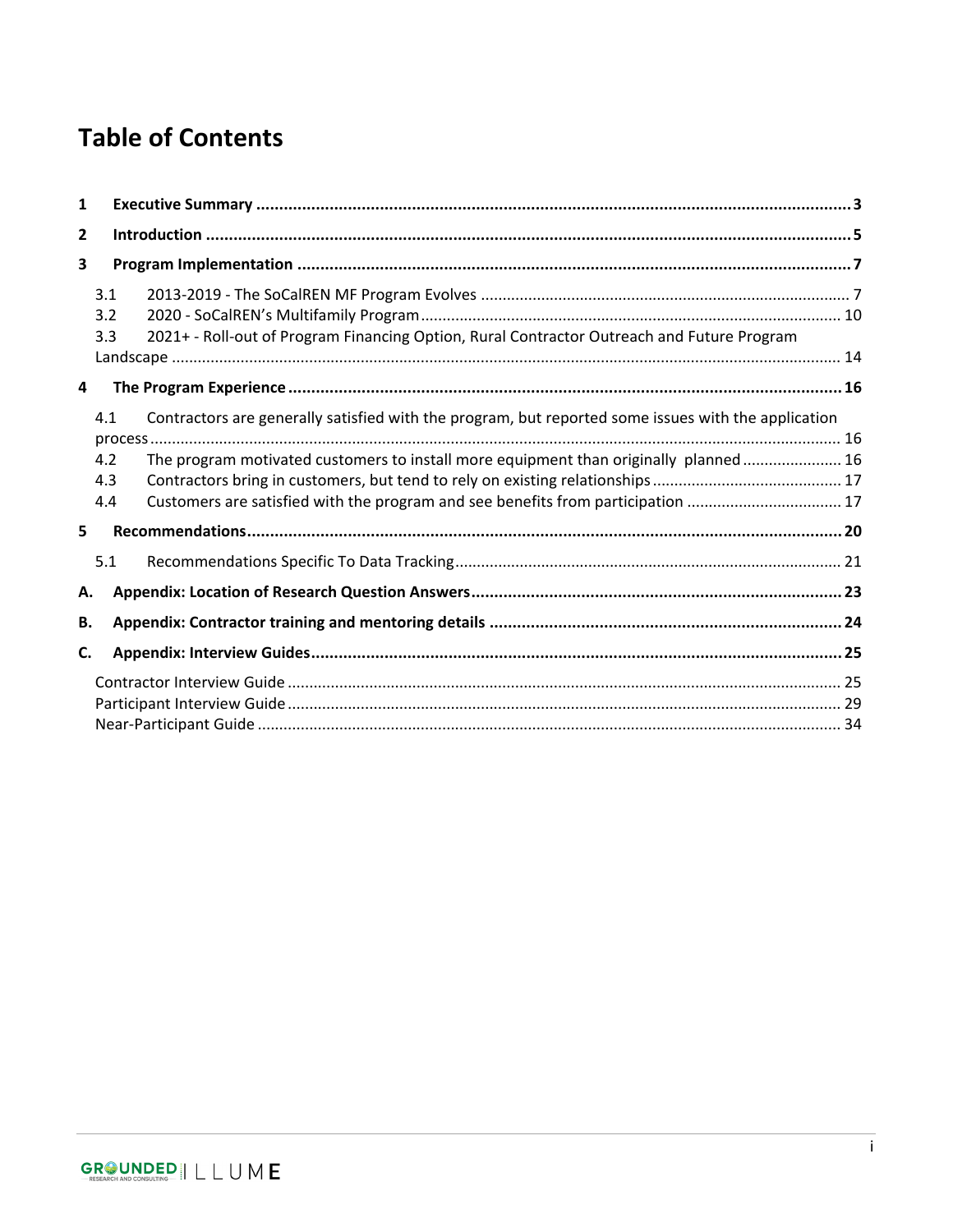## **Table of Tables**

## **Table of Figures**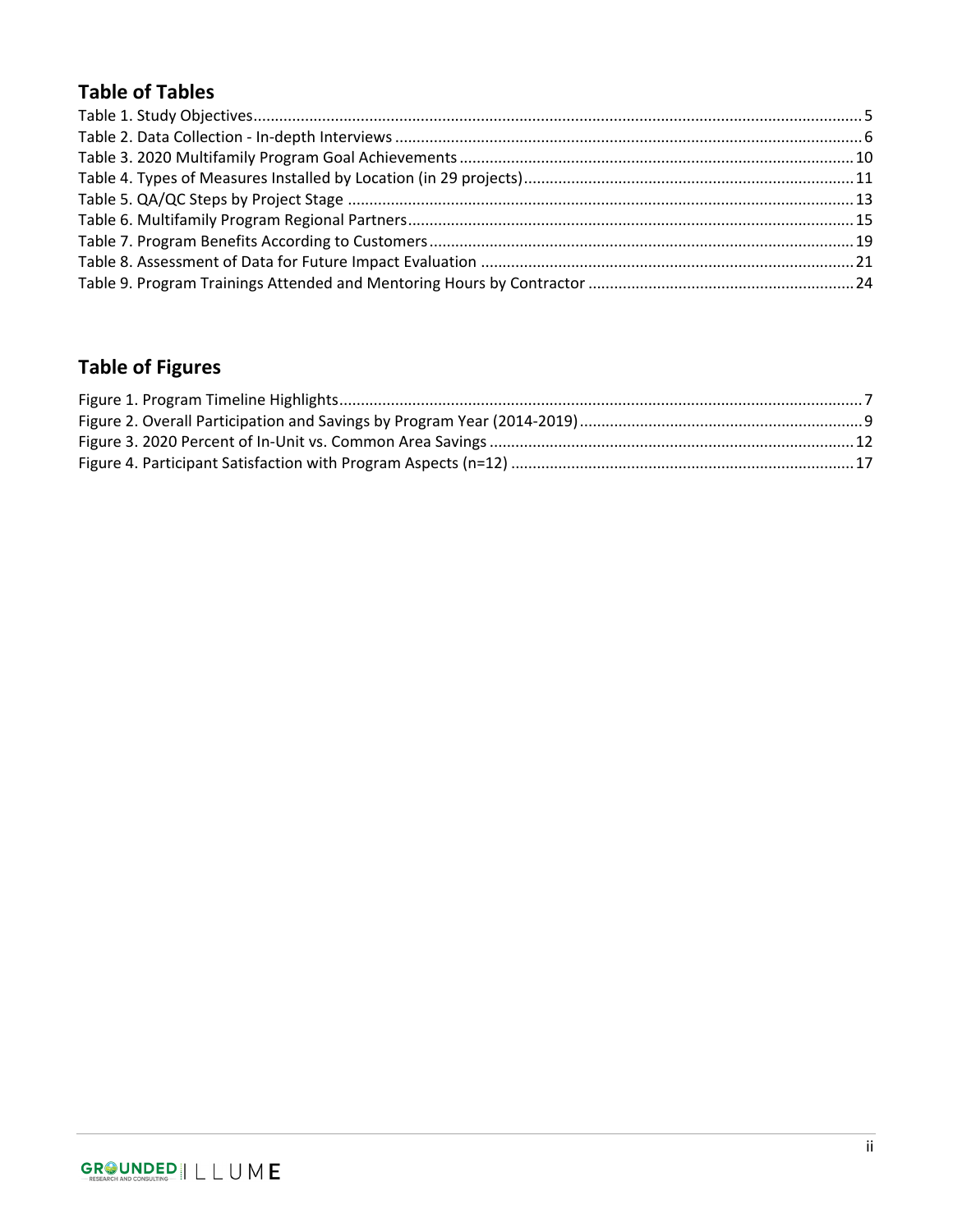## <span id="page-4-0"></span>**1 Executive Summary**

The team of Grounded Research Consulting, LLC and ILLUME Advising, LLC (evaluation team) performed a process evaluation of the SoCalREN Multifamily (MF) program to delve into the program implementation and customer experience to help improve the program. This is the first process study of the full multifamily program and covers the evolution of the program but focuses on PY20 (i.e., from 01/20 to 12/20) as the most recent year. The assessment took place between November 2020 and June 2021, gathering data directly from participating property owners/managers (12) and contractors (7), as well as reviewing program data.

As described in the Multifamily Contractor Manual: "SoCalREN was authorized by the California Public Utilities Commission (CPUC) in 2012 and offers energy efficiency programs and services to multifamily Customers and public agencies in a 12-county area covering the SCE and SoCalGas electric and gas service territories. The SoCalREN Multifamily Program is designed to help multifamily Customers save money and add value to their properties. Customers follow a simple process: Complete Program enrollment documents, Submit project scope and cost estimate, Complete energy efficiency retrofit, and Receive incentive payment."

2020 was an unprecedented year, requiring programs throughout the utility and energy sector to find innovative ways of adapting their programs due to the COVID-19 pandemic (and the associated social distancing requirements). The SoCalREN MF program (implemented by ICF) introduced the Common Area Path as a way to minimize contact with multifamily property residents and retrofit 29 properties in 2020. While this was only 36% of their 80 project goal (that had been set pre-pandemic), the program exceeded their goal of 50% of these properties being in Disadvantaged Communities (DAC), with 52% of projects in DAC. Additionally, the program grew their participating contractor list from four in 2019 to 13 by the end of 2020, exceeding their contractor retention goal of 10, and brought 14 properties into the pipeline for 2021 implementation. However, 2020 savings were lower than pre-pandemic goals, providing 1.9 net GWh, 0.29 net MW, and 0.13 net MM Therms (30%, 26%, and 65% of goals, respectively). In 2019 (prior to the pandemic), the program was able to reach 61 projects, providing 5.7 net GWh, 0.36 net MW and 0.35 net MM Therms.

**Continue implementing bonus incentives to complete projects by the end of the year to keep projects moving forward.** So far, the program has exhibited yearly dips and spikes in participation. Changes in PY19 brought about the highest number of projects since the program's 2013 inception (61 projects). Specifically, the program increased incentive caps by 5-15% and introduced a \$5,000 end of year incentive to contractors if the work was completed that year.

The evaluation team found that, given the extraordinary circumstances, the SoCalREN multifamily program operated effectively in 2020. The effectiveness is borne out as customers and contractors were generally satisfied with the program and the implementers put in place activities to expand rural participation (an area that has historically been underserved).

SATSIFACTION SATSIFACTION

Customers found the program easy to participate in as the contractor did much of the work associated with enrollment and installation while keeping customers well informed. While customers were primed to participate based on their own interests, the program motivated them to do more than originally planned. Ten of the twelve interviewed participants said they installed more equipment than they were originally planning because of the benefits they received from the program and another participant said they would have done the work in stages without the program. Additionally, customers indicated less tangible benefits such as bringing up the community value through energy savings and water efficiency, showing tenants they care about the environment, and creating better illumination in the buildings.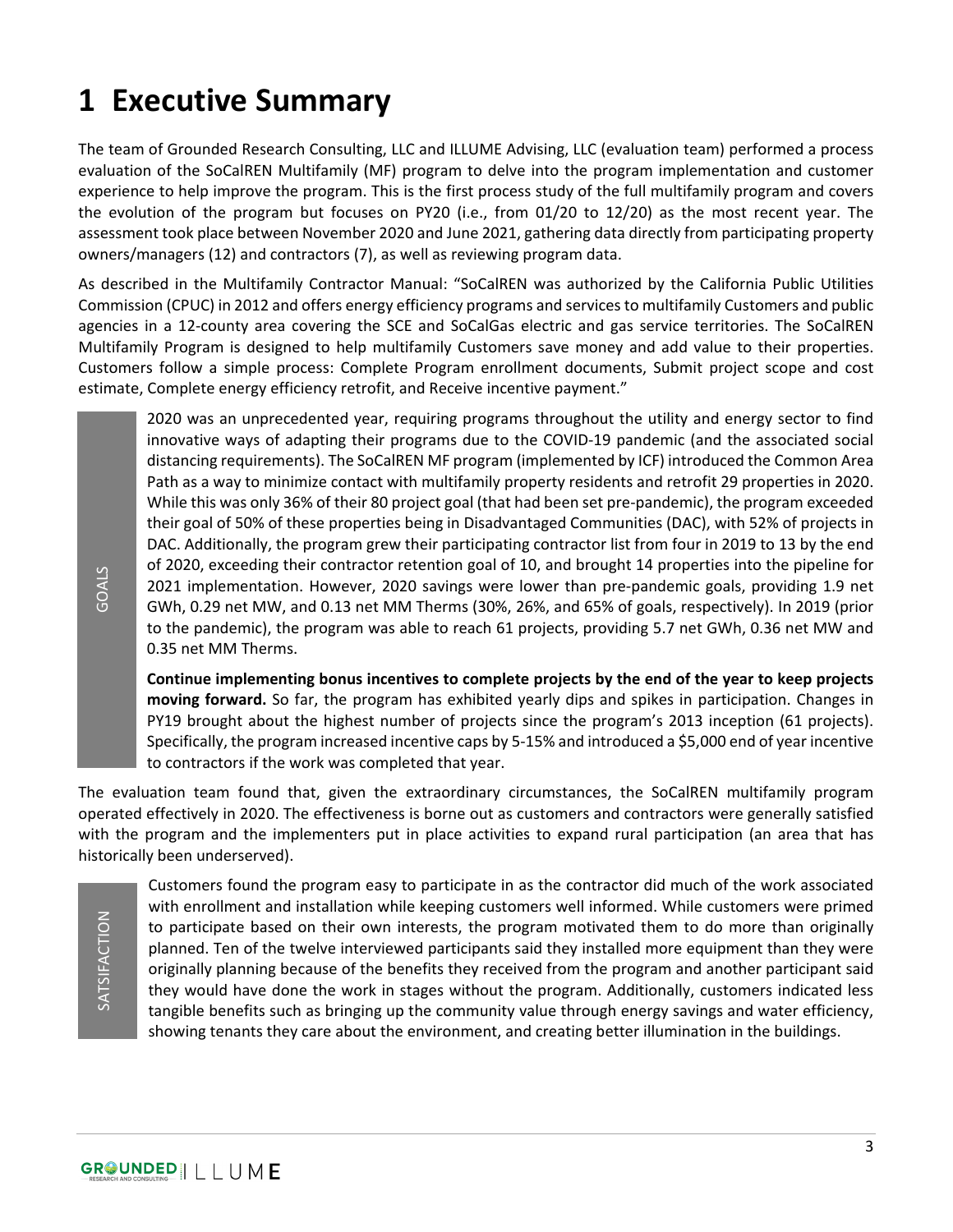The MF program contracted with four local government collaboratives (regional program partners) in late 2020 and early 2021 specifically to get the word out about the program and help find local contractors. Two of these partners are specifically involved in rural areas, but it may be difficult to bring in new contractors in these areas. We heard from one of the regional partners that contractors in their area are already very busy with work and may be reluctant to take on additional work that could arise from the program.

**Look into integrating WE&T efforts in rural areas.** While contractors indicated that they would be willing to travel to projects in rural areas, the distance required to travel could be a barrier. Having participating contractors in rural areas would remove this barrier and could increase rural participation. Integrating SoCalREN WE&T activities into the MF program to help ensure local skilled labor is available could allow rural contractors to expand or grow their business.

Most contractors indicated they received support from ICF while a few raised concerns about the application process and the clarity of the energy assessment report.

**Update trade ally portal.** Not all contractors are utilizing the training available to them and therefore some report issues with the application process. While some contractors reported that the training provided to them was helpful in both learning about the program and completing program applications, others either were not aware of or did not utilize the training available to them. One contractor specifically requested that the online application include examples of the types of documentation that need to be submitted at each step (which ICF already includes in their training). To address these problems: Note carry will standard the provided in the program and the provided in the provided in the analysis with the standard in the analysis of the example and a standard in the standard transformation and the example in the s

- Consider integrating contractor training into the trade ally portal, either with a direct link from the trade ally portal to the training portal, or by integrating training modules related to the application process into the upload tool on the trade ally portal.
- Continue to promote the training portal to contractors as a tool to learn about the program and application process.

**Update Table 1 of assessment report.** While most participants reported that the assessment reports were easy to understand, a few contractors indicated that the reports could be overwhelming for participants. One contractor indicated that the report requires a lot of "translating" on their part and one participant said they needed to have an in-person meeting with their contractor to go over the report as they were confused about its contents. One contractor mentioned that the information in the report could be overwhelming and that property owners want to see "on-paper financial benefits".

• Consider updating the Table 1 summary in the assessment report to create a more user-friendly summary of recommended measures and their potential energy and financial savings.

**Ensure the program can fully support an impact evaluation**. For the most part, the program can support a future energy impact evaluation. In terms of specific data points, SoCalREN needs to ensure that all project specific contact information and installed measure information is available (number installed, savings, and measure names match between assessment report and program tracking database). SoCalREN may want to consider how (or if) to capture utility data.

In tandem with this study, the evaluation team also conducted a portfolio-level process evaluation study. Value metrics for the Multifamily program are explored within that study and recommendations for future Multifamily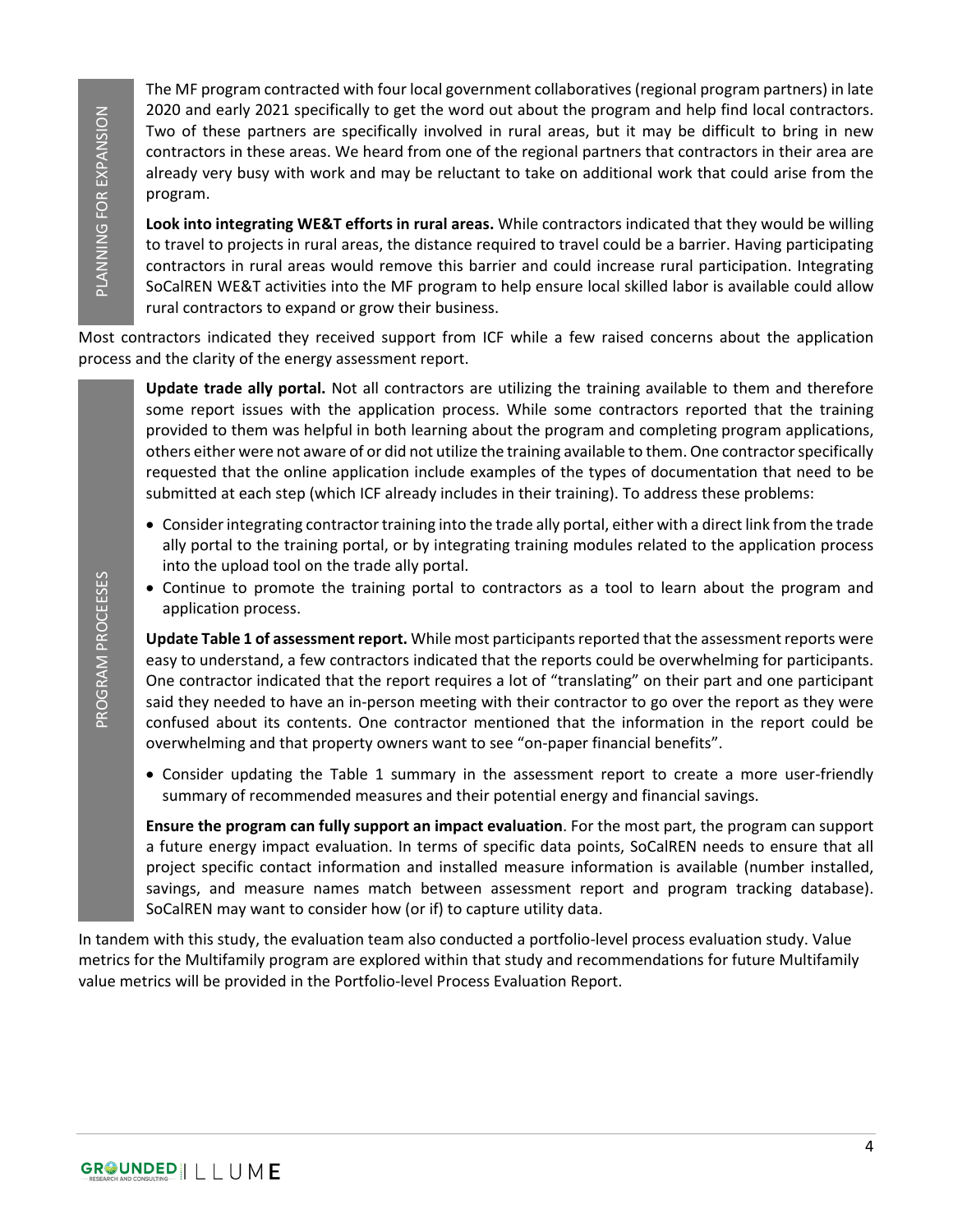## <span id="page-6-0"></span>**2 Introduction**

## The SoCalREN Multifamily Program

In program years 2019 and 2020 (PY19 and PY20), the SoCalREN Multifamily Program served 90 properties and over 19,000 units. The program offers participant building owners technical assessments and incentives for both in-unit and common area retrofits with a participation requirement to install multiple measure types. The program overarching goals are to:

- Help multifamily communities throughout the SoCalREN service area reduce energy use and
- Provide a more comfortable, safer living environment for tenants through property improvements and upgrades.

SoCalREN was authorized by the California Public Utilities Commission (CPUC) in 2012 and offers energy efficiency programs and services to multifamily Customers and public agencies in a 12-county area covering the SCE and SoCalGas electric and gas service territories. The multifamily program began in 2013 and has evolved over time to increase project completions, expand reach, and better target disadvantaged communities. Since 2013, the program has had two implementation contractors. ICF is the current implementer and has been since late 2017.

This is the first process study of the full multifamily program. As such, we touch on the evolution of the program, but focus on PY20 as the most recent year.<sup>[1](#page-6-2)</sup>

#### Study Objectives, Research Questions, and Approach

There are five study objectives. We grouped into two sections within the report, as shown below.

<span id="page-6-1"></span>

| <b>Report Section</b>                                                                           | <b>Study Objectives</b>                                                                                                     |
|-------------------------------------------------------------------------------------------------|-----------------------------------------------------------------------------------------------------------------------------|
| <b>Program Implementation</b><br>Document program efforts and assess ability                    | Document the effectiveness and efficiencies of<br>SoCalREN's multifamily program as it is currently<br>operating            |
| to meet CPUC goals and objectives                                                               | Evaluate program implementation including quality<br>٠<br>control, operational practice, and outreach                       |
|                                                                                                 | Identify whether SoCalREN can effectively track and<br>٠<br>meet CPUC-approved multifamily program goals<br>and objectives* |
| The Program Experience                                                                          | Gauge participant satisfaction with SoCalREN's<br>multifamily program                                                       |
| Gauge participant satisfaction and<br>experience and improve processes                          | Develop actionable recommendations regarding<br>$\bullet$<br>program design and/or implementation                           |
| (Participants are program installation<br>contractors and building property<br>owners/managers) |                                                                                                                             |

Table 1. Study Objectives

*\*While SoCalREN is not held to the same TRC requirements as the IOUs, they are interested in cost effectiveness to ensure that rate payer dollars are well utilized.*

The study also included 11 research questions. Appendix A has the specific questions and location within this report of answers to each question.

<span id="page-6-2"></span> $1$  The CPUC has assessed the SoCalREN programs in the past, with a focus on energy impacts, coordination with the statewide Marketing, Education, & Outreach, and targeted non-resource activities.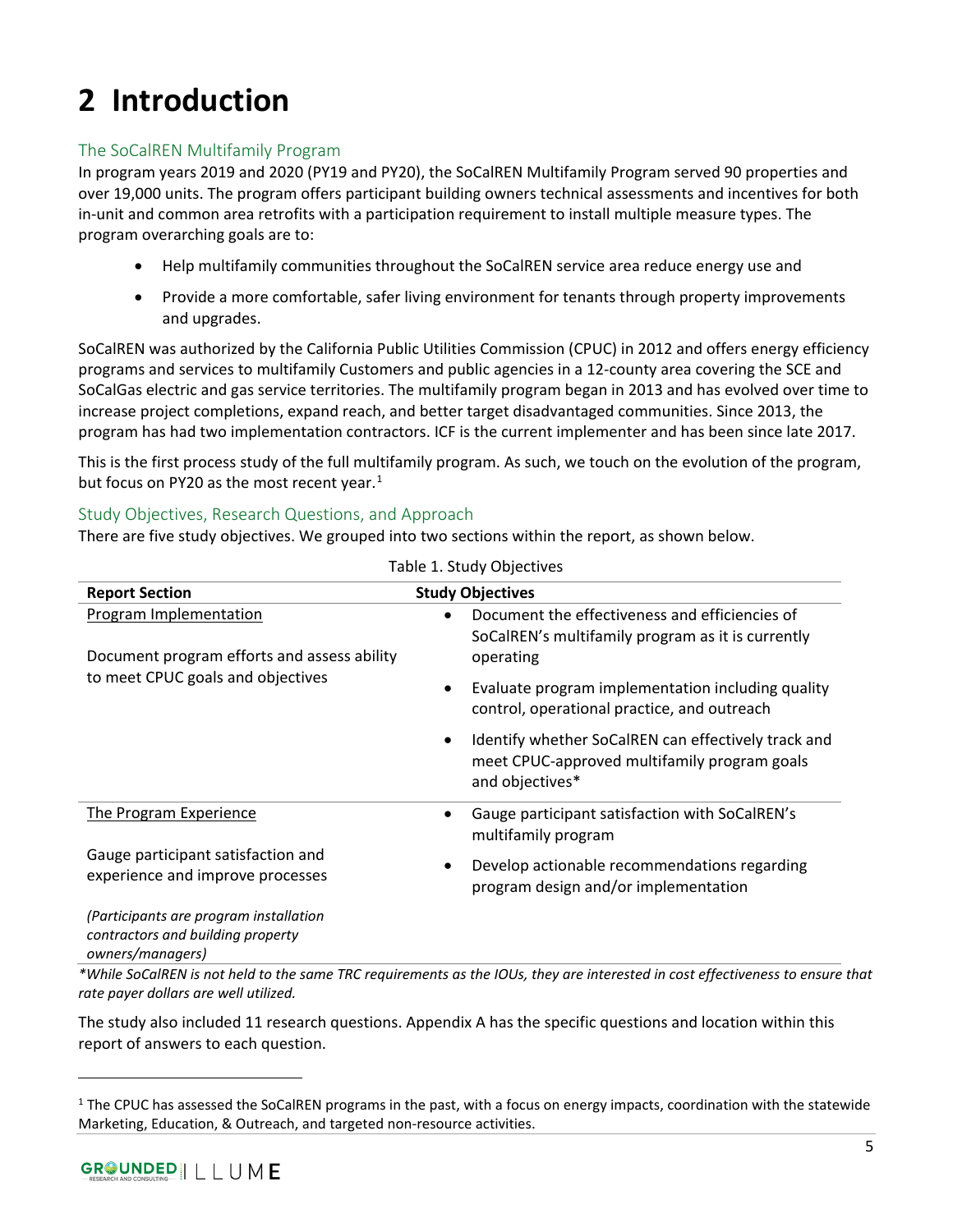To meet the study objectives, the evaluation team gathered data via in-depth interviews from different groups as shown in the table below. All interviews took place in May and June 2021 and all respondents received a \$50 Amazon gift card as a token of our appreciation of the time spent with our evaluation team. (Data collection instruments are included in Appendix C.)

<span id="page-7-0"></span>

| Group                                                                         | Population | <b>Sample Frame</b> | <b>Planned</b><br><b>Interviews</b> | Completed<br>Interviews* | Avg Interview<br>Length<br>(minutes) |
|-------------------------------------------------------------------------------|------------|---------------------|-------------------------------------|--------------------------|--------------------------------------|
| Participating<br>multifamily building<br>owners / managers<br>$(2019 - 2020)$ | 90         | 60                  | $10 - 20$                           | 12                       | 30                                   |
| Participating<br><b>Contractors</b>                                           | 13         | 13                  | $5 - 10$                            | 7                        | 45                                   |
| Near Participant<br><b>Building Owners</b>                                    | 15         | 15                  | $3 - 5$                             | 1                        | 14                                   |
| <b>Total</b>                                                                  |            |                     | 18-35                               | 20                       |                                      |

#### Table 2. Data Collection - In-depth Interviews

*\*The evaluation team contacted all potential respondents in our sample frames through email and phone at least three times across several days before stopping outreach.*

We contacted all participating contractors to complete interviews for this evaluation. To conserve budget, we selected 60 of the 90 participants from PY19 and PY20 to reach out to for interviews. Since we were able to complete a satisfactory number of interviews with participants, we did not contact the remaining 30 participants that were not initially selected. Near participants were identified based on their status of "Application Cancelled" in the implementation tracking data. These were customers who had initiated participation in the program but ended up not moving forward with a project. Given their low level of engagement with the program, it was also difficult to get them to engage with our evaluation, and we were only able to complete one near-participant interview.

Additionally, we had multiple discussions with the SoCalREN program manager and the manager of the implementation team in December 2020 and January 2021, as well as analyzing secondary data (e.g., program implementation plans over time, other evaluation studies, census data).

In tandem with this study, the evaluation team also conducted a portfolio-level process evaluation study. Value metrics for the Multifamily program are explored within that study and recommendations for future Multifamily value metrics will be provided in the Portfolio-level Process Evaluation Report.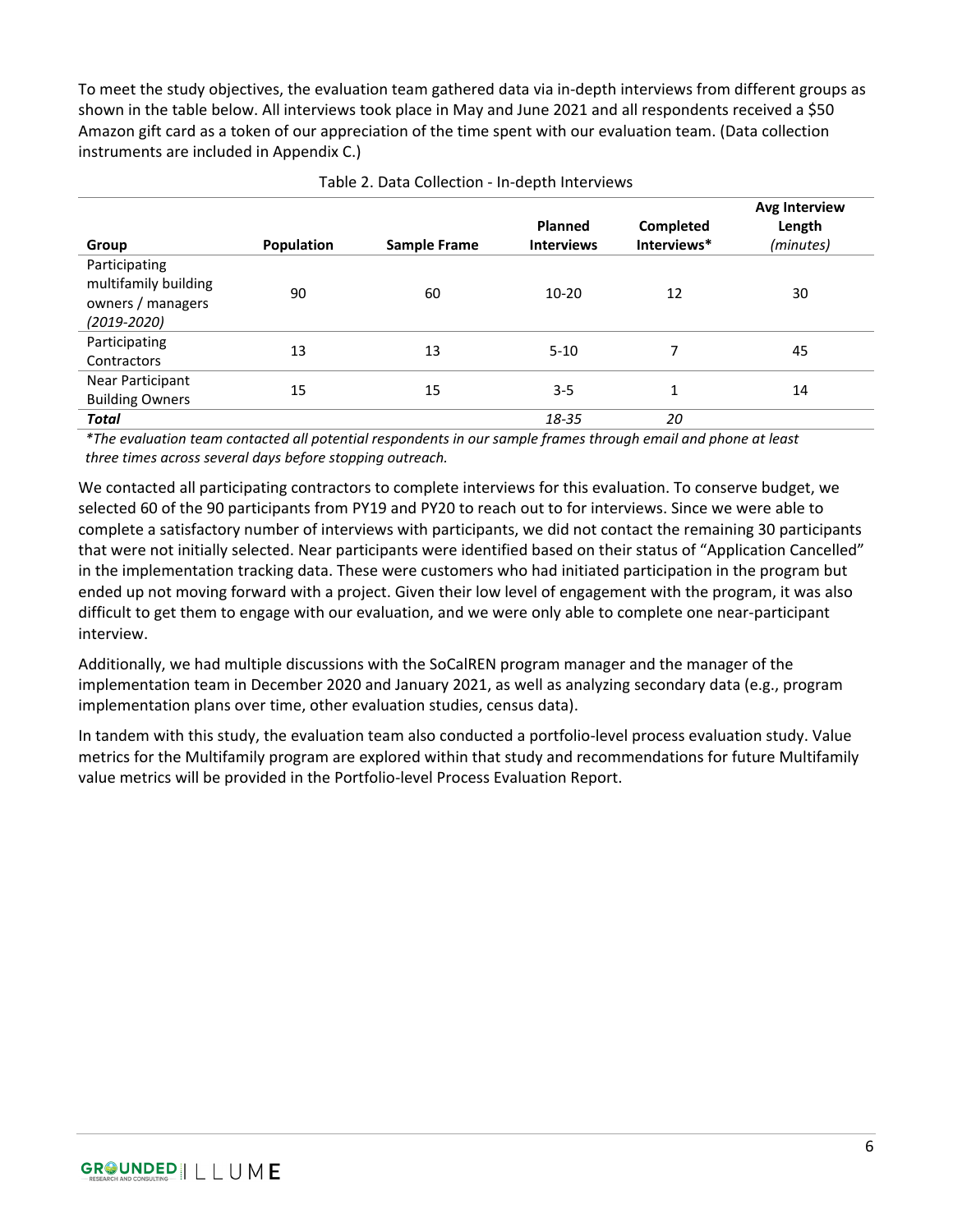## <span id="page-8-0"></span>**3 Program Implementation**

The SoCalREN Multifamily program is continuously seeking to improve. Changes, both large (changing who drives participation) and small (adjusting incentive structure), have occurred over time to bring in more projects and meet the overarching goals of the program. Feedback from program contractors and participants indicate an effective program (described more in Section [4\)](#page-17-0), although the COVID-19 pandemic reduced the program's ability to meet anticipated CPUC savings goals. (see [Table 3\)](#page-11-1) The program tracks most of the information needed to demonstrate meeting CPUC impact goals. (see Section [5.1\)](#page-22-0)

## <span id="page-8-1"></span>3.1 2013-2019 - The SoCalREN MF Program Evolves

The SoCalREN Multifamily program has evolved over time to increase project completions, expand reach, and better target disadvantaged communities. The figure below highlights key program changes that have occurred over the years.

<span id="page-8-2"></span>



#### 2013 -2017 – SoCalREN MF Program Launch and Early Years

SoCalREN launched the MF program in 2013, targeting low-income and moderate-income multi-family properties with three or more units in the combined service territory of Southern California Edison (SCE) and Southern California Gas (SoCalGas).

Originally, independent raters, who provided building audit services, drove much of the activity of the program, including identifying customers for audits. The program conducted marketing and outreach. The program partially paid building owners to have an audit completed, and further incentivized building owners if they installed energy efficiency measures. The program allowed building owners to use their own contractors or find contractors on their own to hire for the efficiency upgrades. Program benefits largely accrued as bill savings for in-unit tenants and also as efficiency improvements and bill savings to property owners for common area retrofits.

The program originally used an independent rater model under the assumption that MF owners preferred this approach. During the early years of the program, a contractor-based approach was intentionally not used, with the reasoning that multifamily property owners tend to prefer working with contractors whom they already know,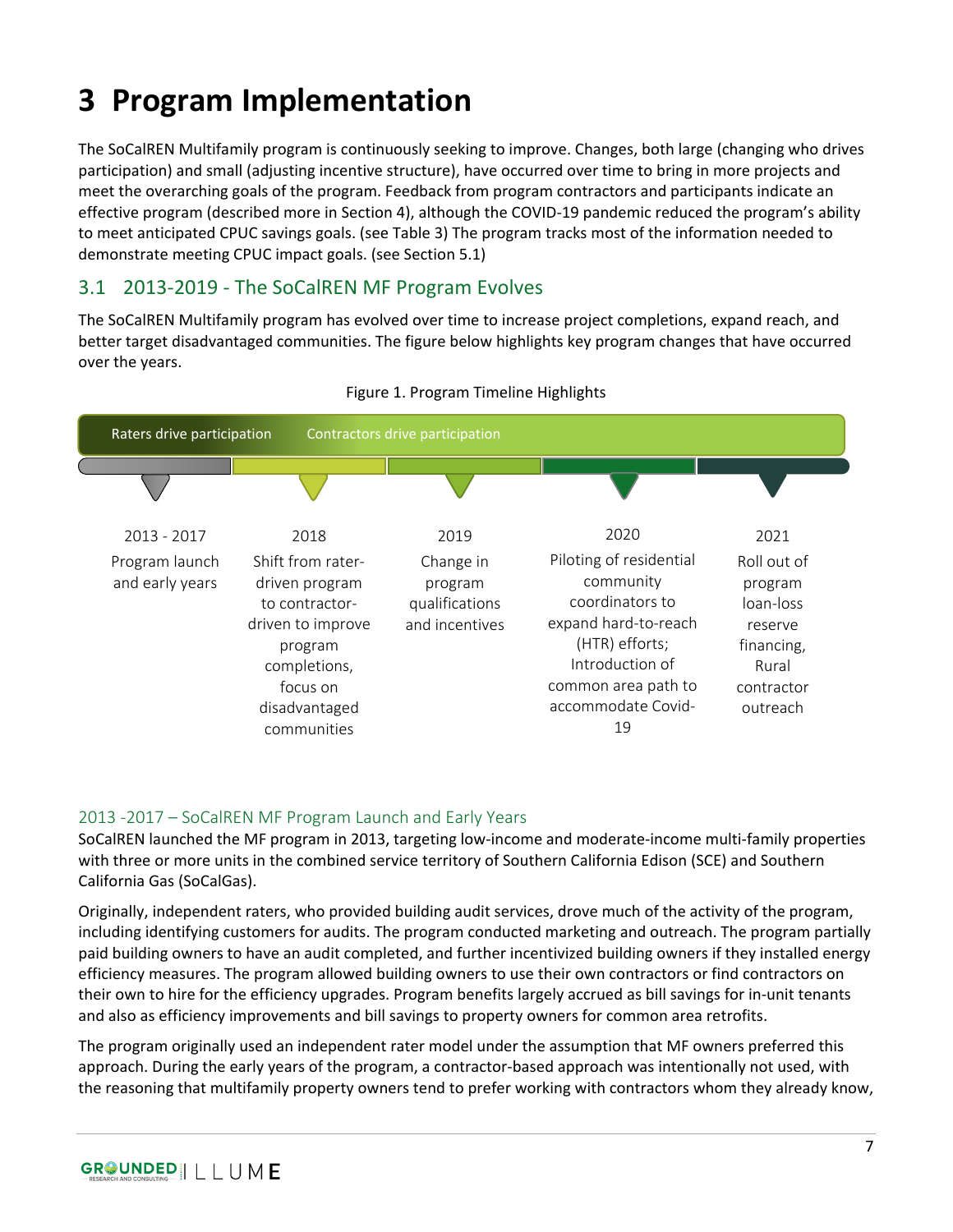and not with program-designated contractors. Instead, property owners could obtain a rater-assessment incentive from either a rater of their choice or directly from the SoCalREN team.

In late 2017, ICF assumed implementation of the program from the prior implementer. ICF fully ran the program in 2018 and continues to do so through the present day.

#### 2018 – Shift to Improve Program Completions and to Reach Disadvantaged Communities (DACs)

ICF began to fully run the program in 2018 and continues to do so through the present day. ICF's role includes marketing and outreach, maintaining the contractor network, on-site energy assessments, energy modeling, providing energy savings feedback to customers, processing incentives, and project quality control.

The program began shifting to a contractor-driven approach in 2018 to increase confidence that there was a project that would be completed after an audit and continues with this approach. According to the August 2018- May 2019 program implementation plan, projects could be brought to the MF program via interested property owners directly or contractors who have an existing relationship with MF property owners. Program marketing also expanded to include direct contractor outreach and leveraging contractors as the program's sales force.

Incentives were offered in a tiered structure, with higher incentives for higher energy savings achievements over baseline (i.e., 10-14.9% savings, 15-19.9% savings).

Beginning in 2018, the program also shifted to more intentionally target properties classified as hard-to-reach or located in a DAC and began to offer higher incentives to encourage participation of these types of properties. Additionally, total project incentives were capped at 75% of the project cost for DAC properties, compared to 50% of the project cost for non-DAC properties.

#### 2019 – Program Requirement and Incentive Changes

The 2019 annual report indicated that all rater incentives were dropped as of April 2019, fully moving the program to a contractor-driven model. Program and implementation staff report that contractors continue to be a key delivery component for the program to this day – finding customers and installing measures. The program continued to seek to obtain deep energy savings and requires:

- three (3) different types of measures be installed (and must include both electric and gas) and
- a minimum of 10% savings from the EnergyPro modeled information.

Additionally, the 2019-to-current program manual states that qualifying buildings must have 5+ units. This is a change from prior years, in which program implementation manuals documented that qualifying buildings must have 3+ units.

Program staff report that this change was made in anticipation of launching a future MF financing program. Lending laws amongst banks commonly classify MF projects differently than how they are often classified in the utility world. Many banks cannot loan to MF properties with less than 5 units. To ensure consistency with lending laws, the program changed its requirements such that properties must have 5+ units.

The program also altered its incentive levels in 2019. Program staff report that an unintended consequence of the previous tiered approach was that some program actors got stuck in "analysis paralysis" – essentially, trying to figure out how they could move into the next savings tier in order to receive additional incentives.

To combat this, early in 2019, the program eliminated the tiered savings and incentive scale and created a linear scale. Now, the more savings that a property realizes, the more they are paid in incentives in a linear fashion.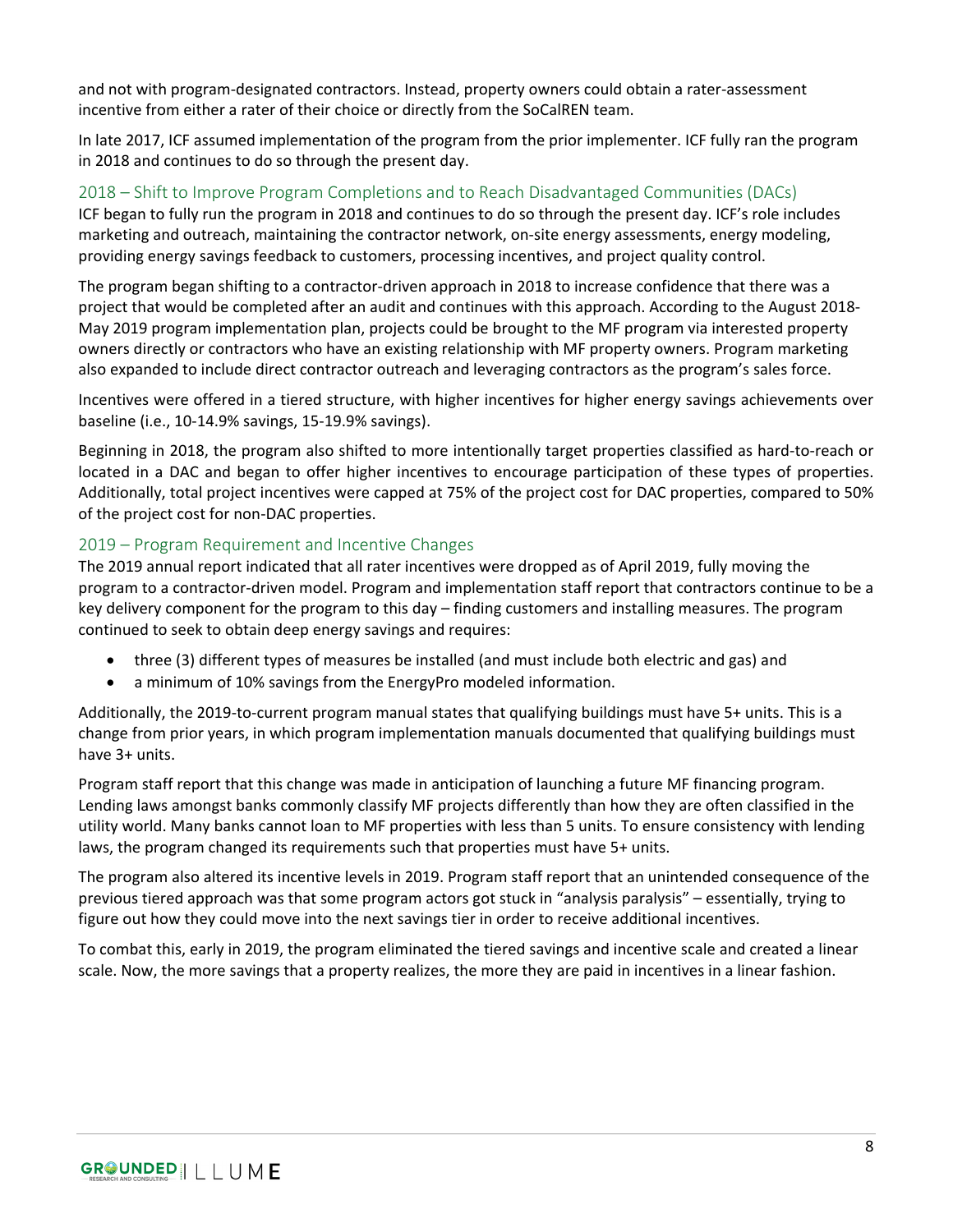#### 2016-2019 - Program Saw Varied Participation and Energy Savings By Year

Program savings have fluctuated over time: 2017 and 2019 had the highest savings, with noticeable dips in both 2016 and 2018. Program staff report that, due to the long lead time it takes to get customers interested, signed up, and approved through the program, it can take a while for a project to be completed which causes a buildup of projects in the pipeline before they are finalized. This helps to explain the trend we see in the figure below with dips in participation in 2016 and 2018. Those were years in which customers signed up and projects started, but the projects were not completed until 2017 and 2019, respectively, where we see spikes in participation.

2019 saw the highest participation in the program's history (61 projects), in part due to a program push to complete projects by the end of the year by introducing additional incentives. The program increased incentive caps by 5-15%, depending on the size of the project, and introduced a \$5,000 contractor incentive to motivate contractors to complete their outstanding program work.



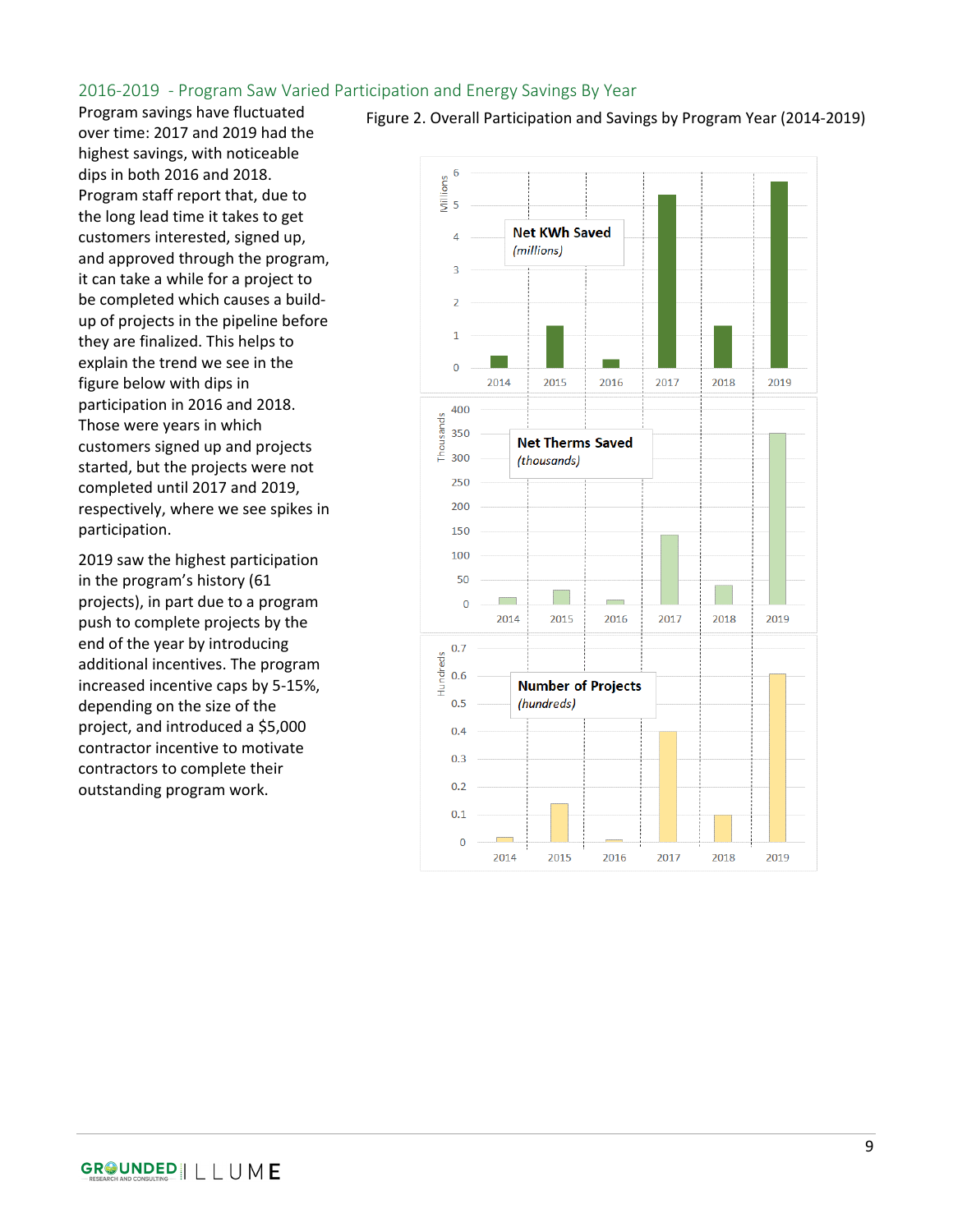## <span id="page-11-0"></span>3.2 2020 - SoCalREN's Multifamily Program

2020 was an unprecedented year, requiring programs throughout the utility and energy sector to find innovative ways of adapting their programs. SoCalREN introduced the Common Area Path as a way to minimize contact with multifamily property residents.<sup>[2](#page-11-2)</sup> The Common Area path is focused on projects in common areas only that meet the following key requirements:

- Properties must have at least five attached units;
- The energy efficiency retrofit must include a minimum of two efficiency measures, with one being an electric measure;
- Installed measures must achieve a minimum of 4% energy savings over baseline calculations; and
- Customers must have service from SCE or SoCalGas.

In 2020, the program grew the contractor network (despite the pandemic) from four contractors in 2019 to 13 participating contractors by late 2020. Growing the network of contractors included a combination of marketing and outreach by ICF staff and according to ICF staff, contractors were motivated to participate as to not be at a disadvantage compared to their competitors who were bidding on the same work at MF properties. 2020 also saw the launch of the trade ally portal, where contractors can upload and track their program applications. ICF also launched the Energy Efficiency Learning Center (EELC) which provides contractors with on-demand trainings regarding the program and application processes.

The Residential Community Coordinator (RCC) pilot targeted at hard-to-reach was revised in 2020 because the design of in-person meetings and discussions was unavailable during the pandemic. This effort is now focused on outreach in rural and other disadvantaged urban areas that have had historically low participation rates.

#### COVID-19 affected program goals

SoCalREN set their 2020 goals in late 2019, prior to the pandemic. During the pandemic, restrictions in place for social distancing (e.g., installations in tenant units were dropped for much of the year) limited goal attainment. [\(Table 3\)](#page-11-1)

<span id="page-11-1"></span>

| Goal                                                   | <b>Goal Details</b>                 | Achievement*                                 | <b>Notes</b>                                                 |  |  |  |
|--------------------------------------------------------|-------------------------------------|----------------------------------------------|--------------------------------------------------------------|--|--|--|
| Goals met (and exceeded) despite the COVID-19 pandemic |                                     |                                              |                                                              |  |  |  |
| <b>DAC Participation</b>                               | 50% of                              | 52% of projects                              | 15 projects in DAC (3,419 tenant units which were 57% of all |  |  |  |
|                                                        | projects                            |                                              | units served)                                                |  |  |  |
| <b>Retention of</b>                                    | Retain 10                           | 13 contractors                               |                                                              |  |  |  |
| participating                                          |                                     |                                              |                                                              |  |  |  |
| contractors                                            |                                     |                                              |                                                              |  |  |  |
| Goals affected by the COVID 19 pandemic                |                                     |                                              |                                                              |  |  |  |
| Number of                                              | 80 properties;                      | 29 properties;                               | 21 properties had both common area and tenant retrofits.     |  |  |  |
| <b>Properties / Units</b>                              | 13,500 tenant<br>5,994 tenant units | 7 properties had common area only retrofits. |                                                              |  |  |  |
|                                                        | units                               |                                              | 1 property had tenant retrofits only*                        |  |  |  |
| <b>GWh Savings</b>                                     | 6.2 Net GWh                         | 1.9 Net GWh                                  |                                                              |  |  |  |
| <b>MW Savings</b>                                      | 1.1 Net MW                          | 0.29 Net MW                                  | Savings achievements data sourced from CEDARS                |  |  |  |
| <b>MM Therm</b>                                        | 0.2 Net MM                          | 0.13 Net MM                                  |                                                              |  |  |  |
| <b>Savings</b>                                         | Therms                              | Therms                                       |                                                              |  |  |  |
| <b>Enrollment of</b>                                   | 10 projects                         | 0 projects                                   | RCC pilot was dropped due to the pandemic. The program       |  |  |  |
| customer                                               |                                     |                                              | switched to a Regional Partner model.                        |  |  |  |
| projects through                                       |                                     |                                              |                                                              |  |  |  |

#### Table 3. 2020 Multifamily Program Goal Achievements

<span id="page-11-2"></span> $2$  The program had been providing common area installations as part of a comprehensive project scope all along, but adjusted the 2020 details to allow for a pathway that just included common area measures with reduced requirements for participation.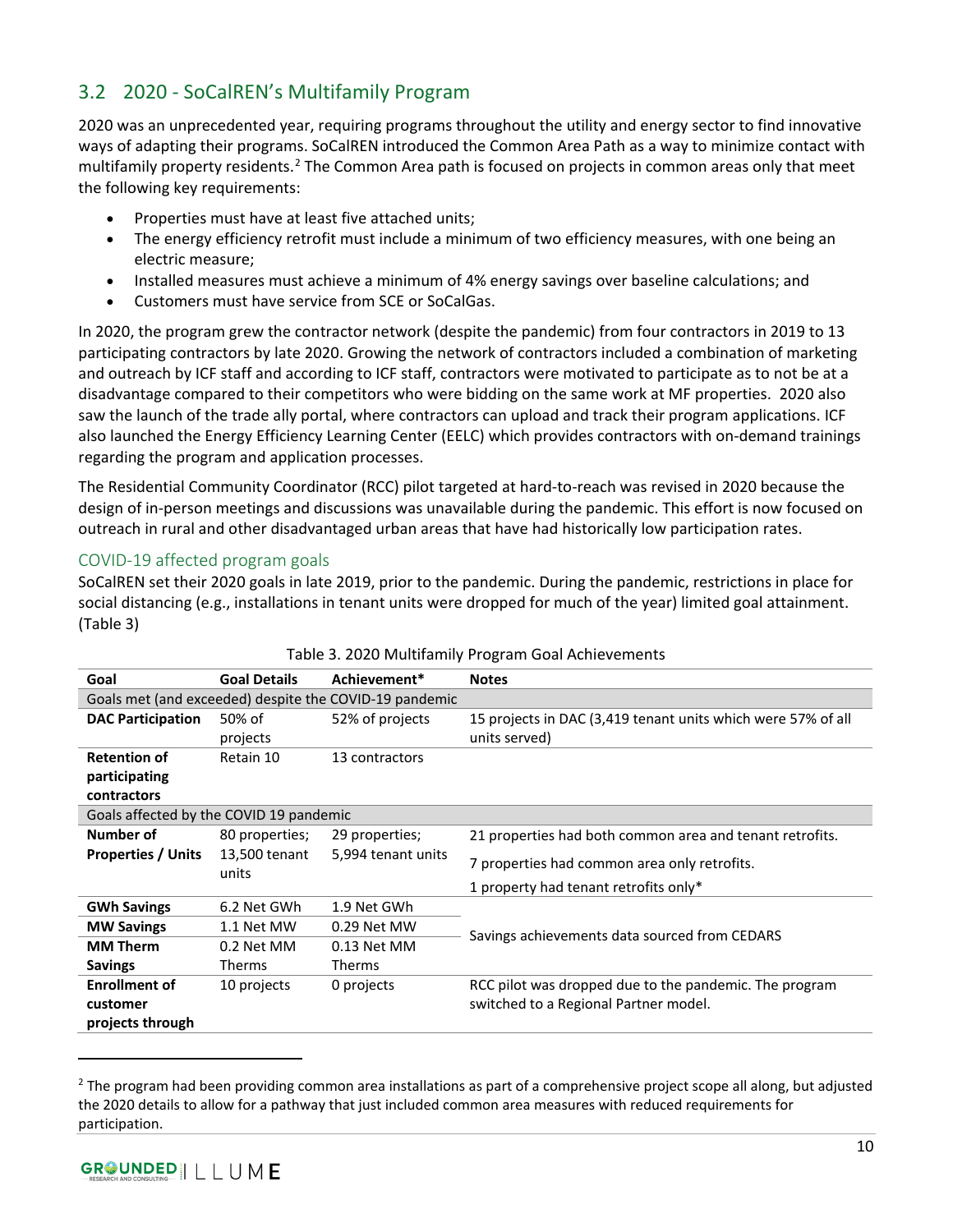| Goal                                       | <b>Goal Details</b>           | Achievement* | <b>Notes</b> |  |  |
|--------------------------------------------|-------------------------------|--------------|--------------|--|--|
| <b>Residential</b>                         |                               |              |              |  |  |
| Community                                  |                               |              |              |  |  |
| Coordinator                                |                               |              |              |  |  |
| (RCC) efforts                              |                               |              |              |  |  |
| $\sim$<br>$\sim$ $\sim$ $\sim$<br>$\cdots$ | .<br>$\overline{\phantom{a}}$ |              |              |  |  |

*Source: Cedars data provided by implementer.* 

*\*Note that as shown in the prior section, prior to the pandemic (in 2019), the program was able to reach 61 projects and provide 5.7 net GWh, 0.36 net MW and 0.35 net MM Therms.*

While 2020 had fewer projects than planned, according to the 2020 SoCalREN Annual Report, the program completed 14 assessments in 2020 with projects that have carried over into the 2021 program year (and so support 2021 goals).

The 2020 program installed 23 different measures. Some measures were installed infrequently while others were installed in the majority of sites. [\(Table 4\)](#page-12-0) The properties averaged 6 different measure types (ranging from 2 to 10 different measure types).

<span id="page-12-0"></span>

| Measure Type Installed (number of projects with measure) |          |                                             |  |
|----------------------------------------------------------|----------|---------------------------------------------|--|
| Common Area                                              | Common   | Tenant                                      |  |
|                                                          | or       |                                             |  |
|                                                          | Tenant   |                                             |  |
|                                                          | Area     |                                             |  |
| Exterior Lighting (27)                                   | Interior | Showerheads (12)                            |  |
| Variable Speed Pool Pump (9)                             | Lighting | Bathroom Faucets (11)                       |  |
| Variable Speed Spa Pump (6)                              | (27)     | Kitchen Faucets (11)                        |  |
| Pool Heater (5)                                          | Lighting | Smart Thermostats (10)                      |  |
| Pool Heater Timer (5) (different                         | Controls | DHW Pipe Insulation (10)                    |  |
| sites than for pool heater)                              | (9)      | High Efficiency DHW (10)                    |  |
| Spa Heater Timer (5) (different                          |          | High Efficiency DWH Recirculating Pump* (4) |  |
| sites than for spa heater)                               |          | Thermostatic Shower Values (3)              |  |
| Spa Heater (4)                                           |          | DHW Recirculating Pump Controls* (2)        |  |
| Pool Covers (4)                                          |          | High Efficiency HVAC Units (1)              |  |
| <b>Boiler Demand Controls (2)</b>                        |          | Solar Thermal Water Heating* (1)            |  |
| Solar Thermal Pool Heater (1)                            |          |                                             |  |

Table 4. Types of Measures Installed by Location (in 29 projects)

*\*The program assigns savings for these measures to tenants, although the measures are installed in common areas.* 

Given the measures installed, the property owners saw most electric savings while tenants garnered most of the gas savings. The figure below shows the percent of 2020 net savings in tenant units vs. common areas.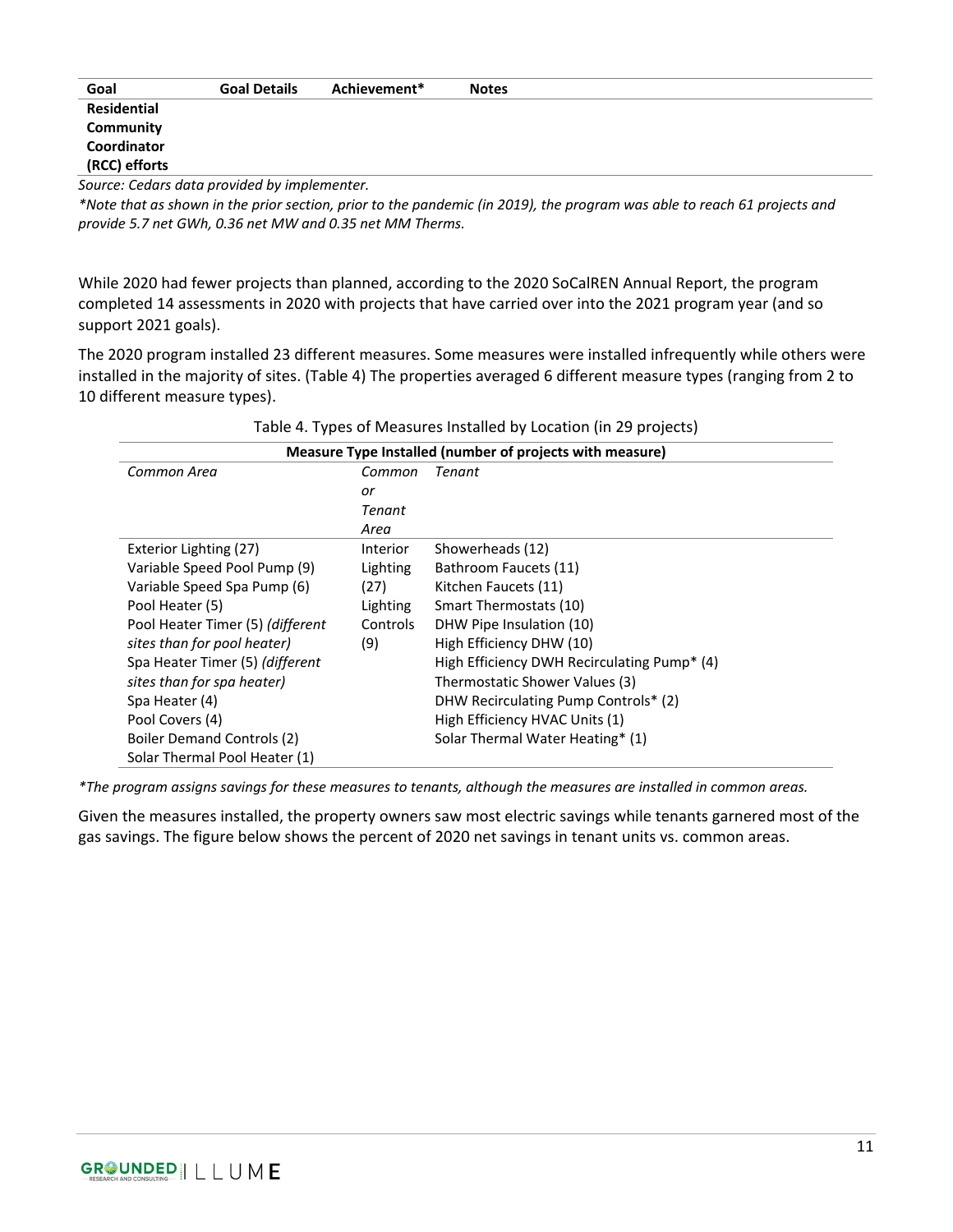<span id="page-13-0"></span>

Figure 3. 2020 Percent of In-Unit vs. Common Area Savings

*According to the program manager, in-unit MW savings appear to be due to a high contribution from DHW pump and pump controls.*

All 29 projects were completed in the Los Angeles, Orange, Ventura, San Bernardino, or Riverside counties with an approximately 1,500 square mile spread (~50 miles north/south from Thousand Oaks to Hemet and ~30 miles east/west from Huntington Beach to San Bernadino). Los Angeles, Orange and Ventura counties are essentially urban while San Bernardino and Riverside counties have rural areas. However, all projects within San Bernardino and Riverside were within urban areas (e.g., the city of San Bernardino or Hemet). There were no projects in the other SoCalREN counties of Mono, Inyo, Imperial and the SoCalREN parts of Santa Barbara, Tulare, Kings and Kern.

## The 2020 program served DAC well (when DAC determined by zip code), but may want to update to target by census tracts

Overall, SoCalREN spent \$2.21 million in incentives on 29 projects completed in 2020 (\$48,500 in assessment incentives and the remainder for improvements) to obtain a range of 1.[3](#page-13-1)% to 30.9% savings (average of 14%).<sup>3</sup> The program spent very similar incentives for DAC and non-DAC properties (\$370/tenant unit and \$367/tenant unit respectively) and saw similar average percent savings per property (averaging 13.8% and 14.3%, respectively).[4](#page-13-2)

However, contractors noted that funding and outreach are barriers to working in DACs. For example, one contractor indicated that funding is a large barrier to working in DACs: Once property managers realize the out-ofpocket cost, they are reluctant to participate. The contractor noted that having an increased rebate in these communities may yield greater participation. A few contractors suggested more targeted marketing for DACs.

Additionally, one contractor questioned how DACs are defined. This contractor noted that the way the program identifies DAC vs. non-DAC (by zip code) may not be the most accurate to service disadvantaged communities. According to this contractor, while a zip code may be categorized as DAC (based on the SB535 CalEPA Enviro List) , there are still buildings with very high rent prices (and presumable non-low-income customers) who are still being considered DAC.

<span id="page-13-1"></span><sup>&</sup>lt;sup>3</sup> The one site with 1.3% savings installed interior and exterior lighting and had over 400 units at the site. This project does not meet the specific program requirements.

<span id="page-13-2"></span><sup>4</sup> While DAC properties have a higher incentive cap and can be paid up to 75% of the project cost, according to the implementer, in many cases the actual incentive available based on the %/unit is less than the project cap. The program only pays out based on the %/unit and thus DAC and non-DAC incentives are more similar than expected based on the potential caps.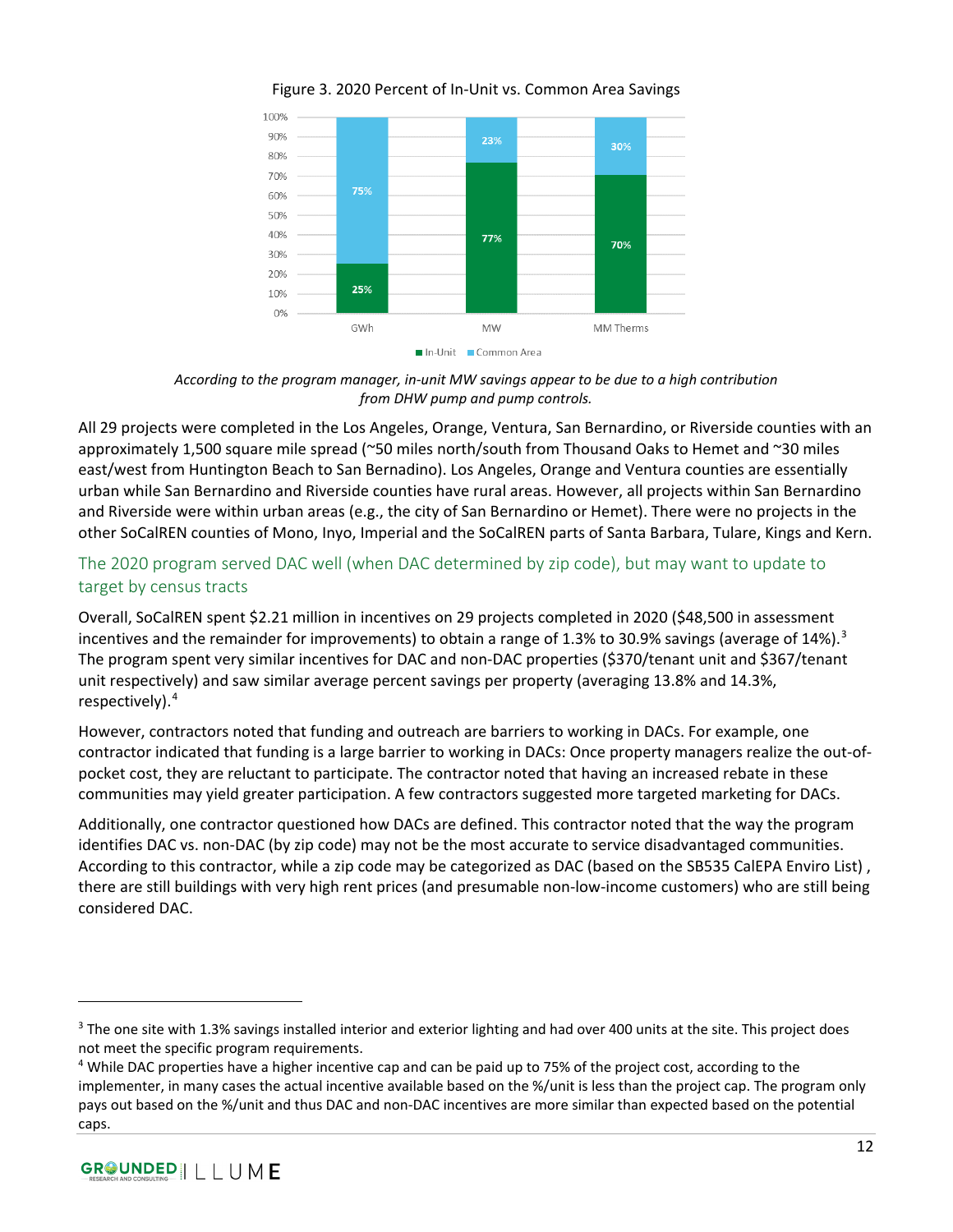This contractor's comment is borne out as our analysis found that some of the properties (3 of 10 with known census tract data) were labeled as DAC, but were not located within a DAC census tract. [5](#page-14-1) To ensure that only DAC properties are served, SoCalREN may want to target market by census tract.<sup>[6](#page-14-2)</sup>

#### The 2020 QA/QC is a robust process

**QA/QC.** The SoCalREN Multifamily program has implemented very robust QA/QC procedures at almost every step of the program process. The following table outlines the stages of a project that receive QA/QC and the steps that are taken.

<span id="page-14-0"></span>

|                                                           | $1001C$ 3. Q/V QC Steps by TTOJECt Stage                                                                                                                                                                                                                                                                                                           |  |  |
|-----------------------------------------------------------|----------------------------------------------------------------------------------------------------------------------------------------------------------------------------------------------------------------------------------------------------------------------------------------------------------------------------------------------------|--|--|
| <b>Project Stage</b>                                      | QA/QC Steps                                                                                                                                                                                                                                                                                                                                        |  |  |
| Pre-<br><b>Construction/Property</b><br><b>Assessment</b> | The contractor uploads customer enrollment documents (Customer Participation<br>Agreement, IOU account numbers and property intake form) to the Contractor<br>Portal. An ICF processor reviews documents, verifies past participation with<br>SoCalGas and creates a customer enrollment.                                                          |  |  |
|                                                           | ICF's engineering team conducts a property assessment and uses the data<br>collected during the assessment to prepare an energy model using Energy Pro Lite.<br>An assessment report that provides a list of energy efficiency measure<br>opportunities is created based on the results of the energy model.                                       |  |  |
|                                                           | ICF's engineering lead QC's the assessment report (created by the engineering<br>team of Lincus, a subcontractor to ICF) prior to the report being provided to the<br>contractor.                                                                                                                                                                  |  |  |
|                                                           | If flawed, it goes back to the engineer for corrections.<br>$\bullet$                                                                                                                                                                                                                                                                              |  |  |
|                                                           | If approved, assessment report is reviewed with contractor/owner to<br>$\bullet$<br>identify a scope of work.                                                                                                                                                                                                                                      |  |  |
|                                                           | If there are any additional measures identified for the scope of work the energy<br>models are revised and the QC process is repeated.                                                                                                                                                                                                             |  |  |
|                                                           | ICF prepares a Reservation Letter based on the agreed scope of work and provides<br>to the customer for signature.                                                                                                                                                                                                                                 |  |  |
| <b>Post Construction</b>                                  | Once a project is completed, the contractor uploads documents detailing all of the<br>measures that were installed at the property (permits, itemized invoice, W-9). An<br>ICF processor reviews the documents and prepares an installation report.<br>Projects are randomly selected for on-site verification based on the following<br>criteria: |  |  |
|                                                           | 100% of projects greater than \$100,000<br>$\bullet$<br>50% of projects between \$50,000 and \$100,000<br>10% of projects less than \$50,000<br>٠                                                                                                                                                                                                  |  |  |

<span id="page-14-1"></span><sup>5</sup> These properties were within a DAC zip code, but the CalEnviro list of DAC indicates that zip codes are "approximate". We used the census website to geocode the property addresses and obtain the census tract data and then compared that to the SB535 CalEPA Enviro List (version 4.0, 2021). [https://www2.census.gov/geo/pdfs/maps](https://www2.census.gov/geo/pdfs/maps-data/data/FAQ_for_Census_Bureau_Public_Geocoder.pdf)[data/data/FAQ\\_for\\_Census\\_Bureau\\_Public\\_Geocoder.pdf](https://www2.census.gov/geo/pdfs/maps-data/data/FAQ_for_Census_Bureau_Public_Geocoder.pdf) provides details on how to find and use this feature.

<span id="page-14-2"></span> $6$  This may need to be a multi-step process. For example, Reonomy (a pay-for-information service) has a database of multifamily properties, but not with census tracts. Pulling addresses from Reonomy and then feeding that data into the free census site would obtain census tract that would then need to be mapped to the SB535 list of DAC.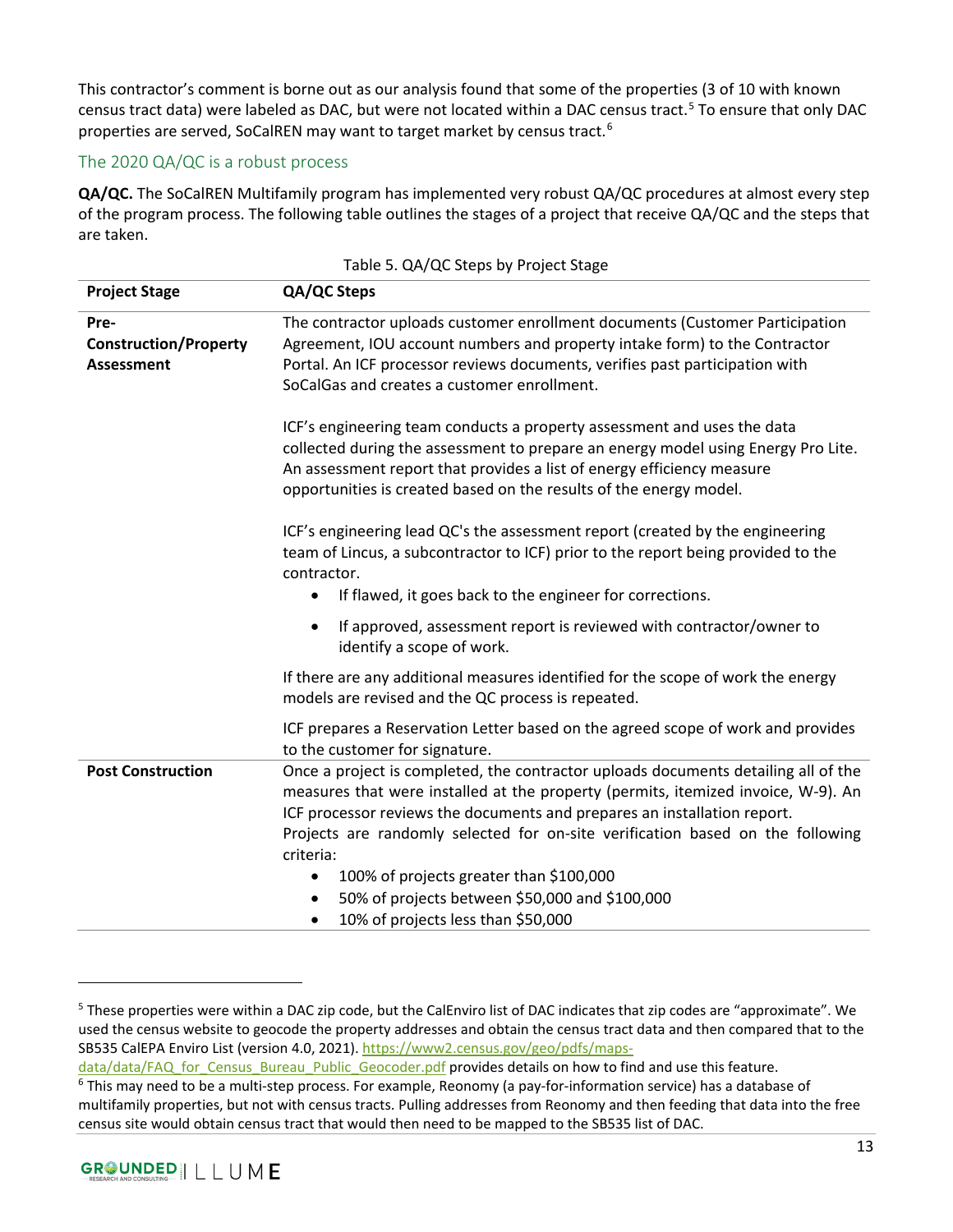| <b>Project Stage</b>    | QA/QC Steps                                                                                                                                                                                                                                                                                                                                                                                                                                                                                                                                                                                                                                                                                                                                                                                                                                                                                                                 |
|-------------------------|-----------------------------------------------------------------------------------------------------------------------------------------------------------------------------------------------------------------------------------------------------------------------------------------------------------------------------------------------------------------------------------------------------------------------------------------------------------------------------------------------------------------------------------------------------------------------------------------------------------------------------------------------------------------------------------------------------------------------------------------------------------------------------------------------------------------------------------------------------------------------------------------------------------------------------|
|                         | If a project is selected for on-site verification, an ICF account manager will<br>schedule their inspection.                                                                                                                                                                                                                                                                                                                                                                                                                                                                                                                                                                                                                                                                                                                                                                                                                |
|                         | An engineer will go onsite to confirm that the measures included in the installation<br>report are installed in the correct locations and will upload an inspection report.<br>For all projects, an engineer will do a post-construction desk review, which<br>includes:<br>Reviewing the contractor's documentation<br>$\bullet$                                                                                                                                                                                                                                                                                                                                                                                                                                                                                                                                                                                           |
|                         | Reviewing the engineer's documentation (if applicable)<br>$\bullet$<br>Filling out a desk review form<br>$\bullet$                                                                                                                                                                                                                                                                                                                                                                                                                                                                                                                                                                                                                                                                                                                                                                                                          |
|                         | If a project passes the desk review, it is sent to ICF for review. If it does not, the<br>contractor is given the opportunity to appeal.<br>If appealed, the contractor will provide supporting documentation and the<br>$\bullet$<br>reason for the appeal and another desk review is completed.<br>If the contractor decides not to appeal, they have the option to fix the<br>changes.<br>If they decide to fix the changes, they will go back and install any<br>$\circ$<br>measures that were on the invoice, but not installed and the<br>project will start over from the construction stage.<br>If they decide not to fix the changes, the project is cancelled.<br>$\circ$<br>Once the desk review passes, it is reviewed by ICF.<br>If it passes ICF's review, the project is moved to the final approval stage.<br>If it does not pass ICF's review, it goes back to the engineer to correct the<br>desk review. |
| <b>Ready for Rebate</b> | An ICF processor, program manager, and director will confirm that all the required<br>documents have been uploaded.                                                                                                                                                                                                                                                                                                                                                                                                                                                                                                                                                                                                                                                                                                                                                                                                         |
|                         | ICF will confirm that all information is imported into the tracking system and the<br>project is finalized.                                                                                                                                                                                                                                                                                                                                                                                                                                                                                                                                                                                                                                                                                                                                                                                                                 |
|                         | An incentive disbursement request is then submitted to LA County seeking<br>approval for incentive payment. Once approved, the final incentive check is issued<br>to the customer or their assignee.                                                                                                                                                                                                                                                                                                                                                                                                                                                                                                                                                                                                                                                                                                                        |
|                         | Source: SoCalREN MF Comprehensive Workflow flowchart and program manager; note that onsite verifications<br>may not have occurred in PY20 due to pandemic restrictions.                                                                                                                                                                                                                                                                                                                                                                                                                                                                                                                                                                                                                                                                                                                                                     |

We discuss recommendations regarding data tracking in the recommendations section of this report.

## <span id="page-15-0"></span>3.3 2021+ - Roll-out of Program Financing Option, Rural Contractor Outreach and Future Program Landscape

**Financing**. SoCalREN began offering financing in May 2021 and has trained all contractors on the program details. According to the program manager, the program is working with several contractors on potential financing proposals as of June 2021. The Multifamily Financing Program provides Energy Service Agreements (ESA) which is an off-balance sheet financing mechanism similar to an equipment lease. The program's funding partner, Renew Energy Partners provides the capital required to purchase and install equipment based on the project's estimated energy savings. The customer makes monthly payments to Renew Energy Partners and the term of the loan is designed to be revenue neutral such that the customer does recoups their monthly payment through the utility bill savings that result from the project savings. When the ESA term expires, the customer retains ownership of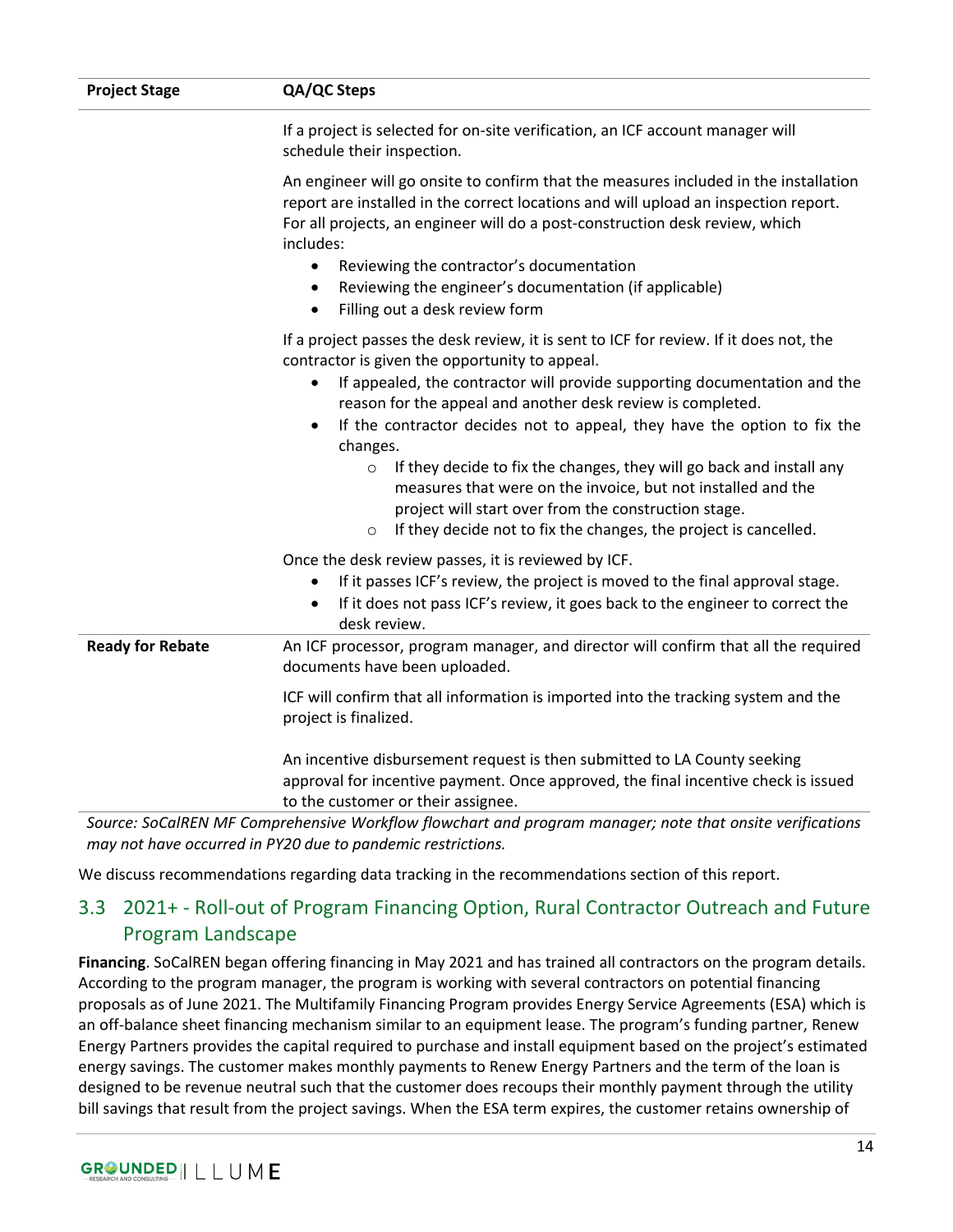the equipment. A loan loss reserve minimizes risk for Renew Energy Partners as any loans that are charged off as a result of customer non-payment are backed by funding provided by SoCalREN.

**Rural Outreach**. In late 2020, the MF program began looking for ways to expand its participation and contractor network in rural areas where contractor coverage tends to be less robust. During late summer to early fall 2020, the program began working with existing partnerships with local government collaboratives (partnerships from the SoCalREN Public Agency program) to help conduct program outreach into their communities. The MF program currently has contracted with four local government collaboratives (regional program partners) specifically to get the word out about the program and help find local contractors. Two of these partners are specifically involved in rural areas. [\(Table 6\)](#page-16-0)

<span id="page-16-0"></span>

| <b>Regional Partner</b>       | <b>Location of Partner</b><br>(city) | <b>Areas Served by Partner</b>                                       |
|-------------------------------|--------------------------------------|----------------------------------------------------------------------|
| <b>Serve Rural Customers</b>  |                                      |                                                                      |
| High Sierra Energy            | <b>Mammoth Lakes</b>                 | Mammoth Lakes and other eastern counties (e.g., Inyo, Mono)          |
| Foundation                    |                                      |                                                                      |
| San Joaquin Valley Clean      | Fresno                               | Serve eight counties, but overlap with SoCalREN in portions of       |
| <b>Energy Organization</b>    |                                      | Kings, Tulare, and Kern counties                                     |
| Serve Urban Customers         |                                      |                                                                      |
| South Bay Council of          | Torrance                             | 16 cities in Los Angeles County (includes LA County)                 |
| Governments                   |                                      |                                                                      |
| San Gabriel Valley Council of | Alhambra                             | 31 cities, 3 Los Angeles County Supervisorial Districts, 3 Municipal |
| Governments                   |                                      | Water Districts all located in San Gabriel Valley                    |

#### Table 6. Multifamily Program Regional Partners

While there are two partnerships to support rural participation by building owners and contractors, it may be difficult to bring in new contractors. We heard from one of the partners that contractors in their area are already very busy with work and may be reluctant to take on additional work that could arise from the program.

SoCalREN WE&T efforts may be able to help these local contractors grow their businesses by helping ensure local skilled labor is available. However, if local (rural) contractors cannot be found, most participating contractors we spoke with indicated that they did not do much work in rural counties but would be willing to if there are customers. Lead generation from SoCalREN would help them be able to do more of these jobs (lead generation is part of the responsibilities of these regional partners).

**Future Program Landscape.** The future (2021+) landscape for MF programs in the region (from data on the CAEEC website<sup>[7](#page-16-1)</sup>) shows four ratepayer-supported MF programs. The SoCalREN program and three IOU programs that are fully designed and implemented by third parties. Willdan will design and implement a MF program in SCE's service territory while SoCalGas' service territory will have two MF programs (the Multifamily Energy Alliance that ICF will design and implement and the Multifamily Space and Water Heating Controls program that EnergX will design and implement) <sup>[8](#page-16-2)</sup>. The 2022 Joint Cooperation Memo highlights the differences of each program, but we suggest that SoCalREN consider how to differentiate their program within their marketing to keep customer confusion about opportunities to a minimum.

<span id="page-16-1"></span><sup>&</sup>lt;sup>7</sup> https://www.caeecc.org/third-party-solicitation-process</u> [T](https://www.caeecc.org/third-party-solicitation-process)hird-Party Implementers Table (dated June 1, 2021).<br><sup>8</sup> The EnergX program is the MF Space and Water Heating Controls program. It is relatively small (with a pr

<span id="page-16-2"></span>about \$0.5 million per year) and has a very specific targeted population so may not cause market confusion. This program is seeking to directly install dual set-point controller and variable frequency drive measures in of apartments buildings with dual-function (Raydronics) central water heaters.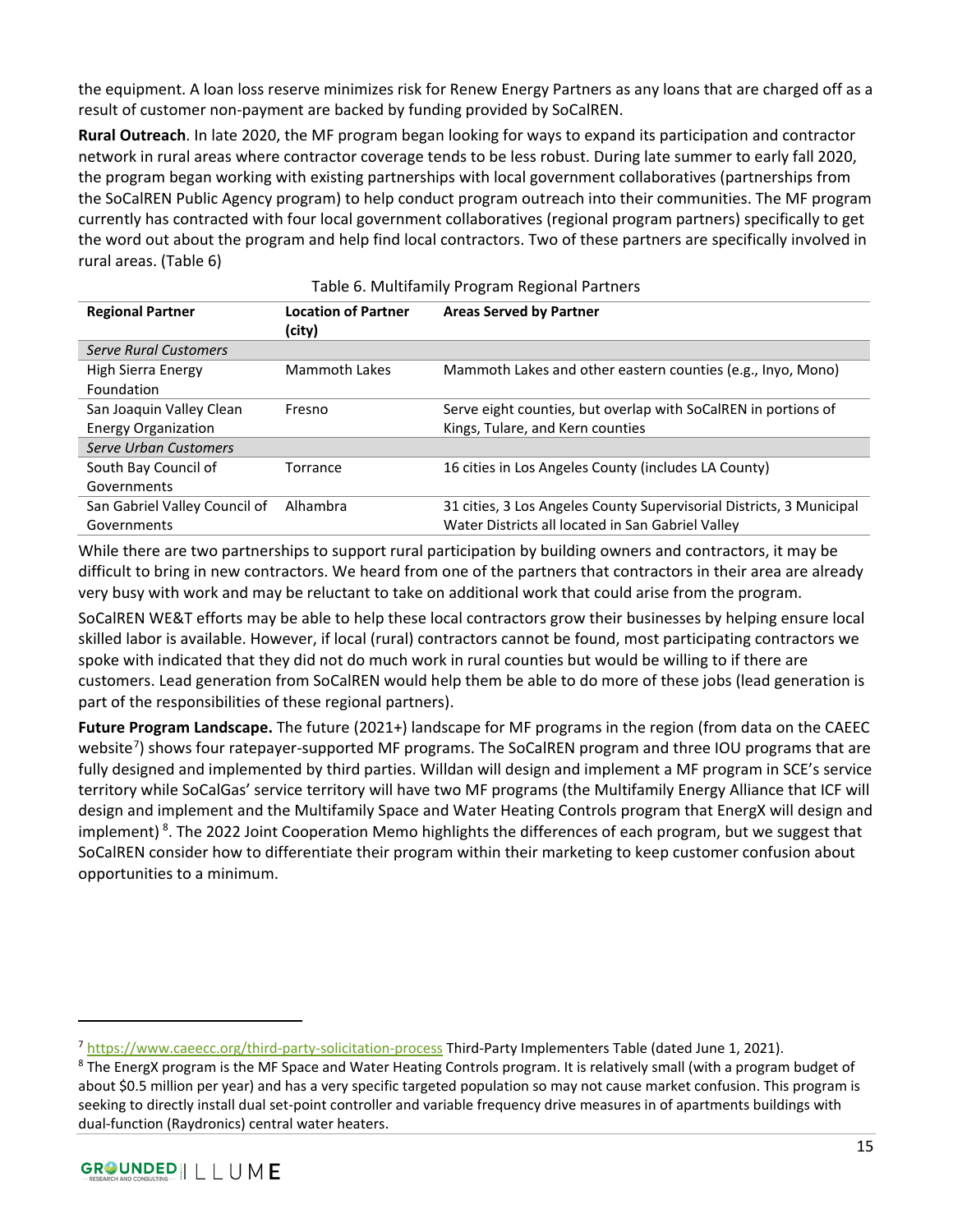# <span id="page-17-0"></span>**4 The Program Experience**

The following section outlines findings from interviews with contractors, participants, and a near-participant (i.e., a customer who began the process, but did not finish).

## <span id="page-17-1"></span>4.1 Contractors are generally satisfied with the program, but reported some issues with the application process

Overall, the contractors we interviewed were fairly satisfied with the program, although not all contractors are utilizing the training available to them and therefore some report issues with the application process.

Most indicated that they received support from ICF, specifically with marketing and training. One contractor specifically referenced that the online Energy Efficiency Learning Center was very valuable to them and their team. Another referenced in-person visits from ICF at the beginning of their participation in the program, including offering to meeting with customers to give them a "crash course" on how the program works and its offerings.

• *"I've been in the Multifamily energy efficiency space for over 10 years now and through ICF we've been able to gain a lot of knowledge on how a lot of these measures directly impact and support Multifamily communities."* - Contractor

One contractor mentioned that one of the challenges they have encountered with the program is the amount of time and paperwork required to participate. This contractor reported that the program is "constantly asking for new things" and reported that some of their projects were delayed due to the level of information they needed to provide to participate.

Another contractor expressed frustration with the lack of support they received from ICF. Their main point of contact was the ICF account manager, but there were delays on the ICF management side as far as getting projects approved. This resulted in some lost opportunities and customers that lost interest in the program.

This contractor also expressed interest in an updated contractor manual with more detail, including examples of the types of documentation needed, and that the manual be clearer about the expectations for the information that needs to be submitted. However, another contractor indicated that they completed a training on how to fill out the intake form which included an example of one that had already been submitted. (Appendix B provides number of trainings attended and hour of mentoring by contractor.)

## <span id="page-17-2"></span>4.2 The program motivated customers to install more equipment than originally planned

The program did not need to motivate customers much as most participants were already interested in undertaking energy efficiency projects and wanted to participate in order to take advantage of the incentive. Some participants were interested in the cost savings they would see on their energy bills, and one expressed the desire to have an energy audit done on their property. However, while customers were primed to participate based on their own interests, the program did motivate them to do more than originally planned. Ten of the twelve interviewed participants said they installed more equipment than they were originally planning because of the benefits they received from the program, and another said they would have done the work in stages without the program.

The one near participant we spoke with indicated that they learned about new measures through their introduction to the program but were unable to move forward with the project due to a lack of available budget, even with the incentives they would receive.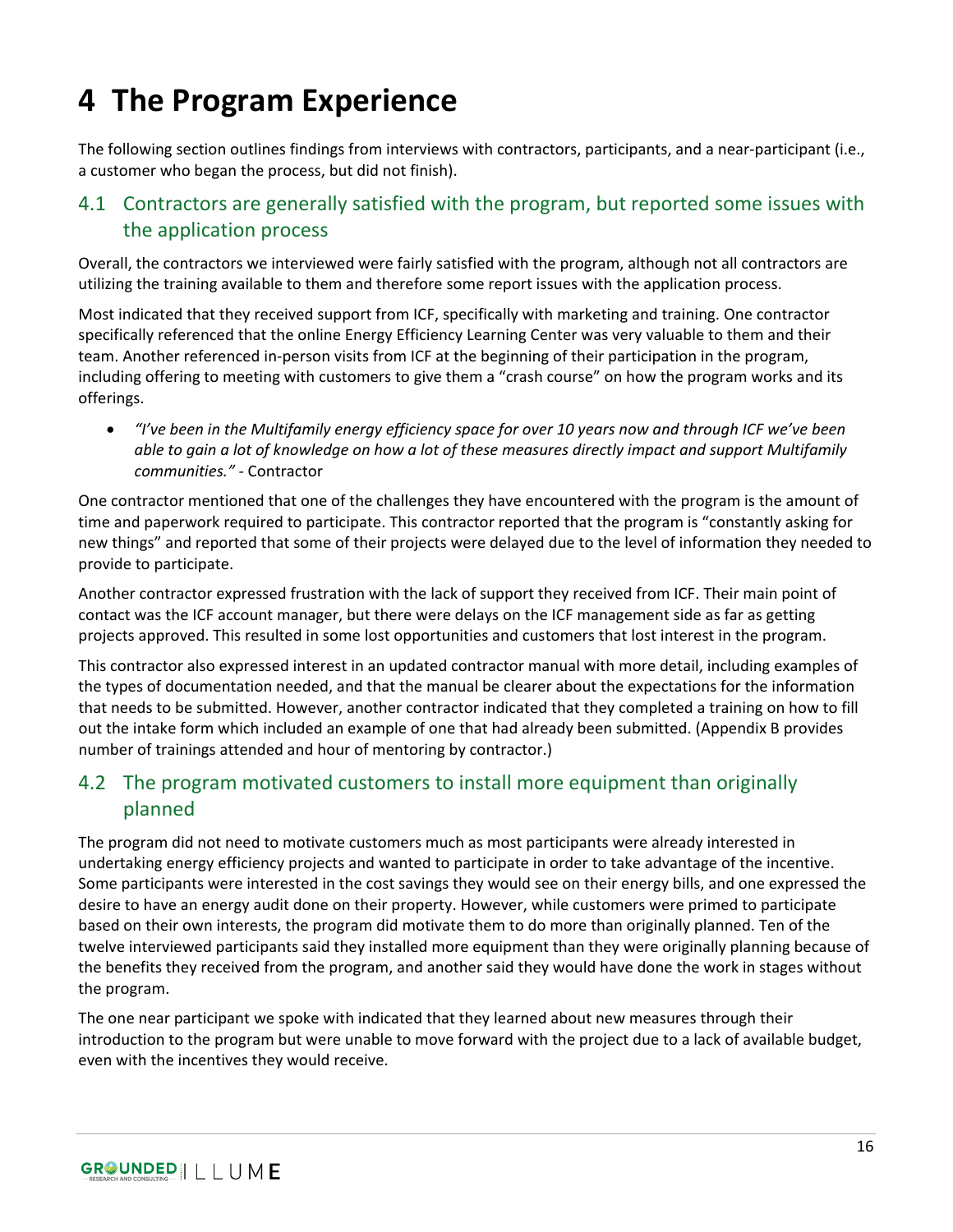## <span id="page-18-0"></span>4.3 Contractors bring in customers, but tend to rely on existing relationships

Most customers come to the program through a contractor, although a few customers indicated that they heard about the program from a program consultant, through their own research, through the property owner, or through a tenant. The program supports contractors in their marketing efforts through providing helpful (according to the contractor) marketing materials.

Participating contractors tend to rely on existing customer relationships, though, and do not do a lot of direct marketing of the program (although a few reported an interest in receiving leads for new customers from program staff). One contractor mentioned that trade shows were a strategy that they used to market themselves and the program, however, that was put on hold in 2020 due to COVID. This contractor attempted cold calling multifamily properties with little success and ended up moving their focus to maintaining existing client relationships.

## <span id="page-18-1"></span>4.4 Customers are satisfied with the program and see benefits from participation

<span id="page-18-2"></span>All customers we interviewed were either satisfied (4 respondents) or very satisfied (8) with the program overall. Participants also indicated high satisfaction with other program aspects, including the enrollment process, the assessment, the installation process, and the process to receive the rebate. [\(Figure 4\)](#page-18-2)





#### Enrollment is easy for customers

Participants worked closely with their contractors to enroll in the program. A few participants indicated that one of the initial steps to enrollment was to evaluate the Return on Investment of the project. Most participants indicated that they had to do very little work to get enrolled in the program and that most of it was handled by their contractor.

#### Energy assessment occurs mainly with contractors

**Scheduling**. Participants also reported that the scheduling process for the energy assessment was very easy and most of it was taken care of by their contractor. One participant reported accompanying the engineer during the energy assessment and that they did a good job of explaining everything along the way. Most participants, however, indicated that they were not present for the assessment and that their contractor handled everything for them. In cases where the engineer had to enter units during the assessments, participants reported getting pushback from only a handful of tenants and that for the most part, they did not have any issues entering individual units.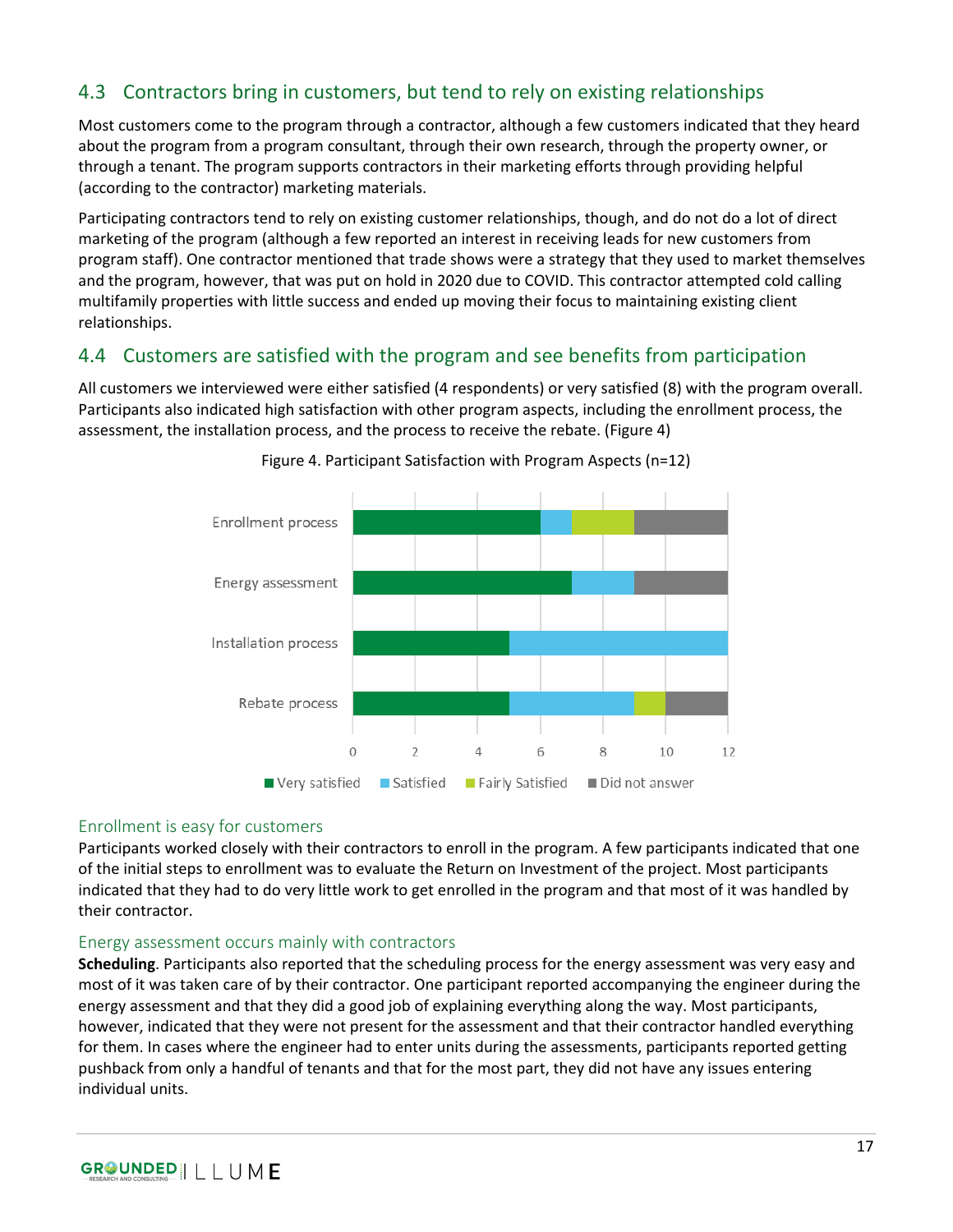**Reviewing.** After receiving the proposed scope of work, most participants reported that they simply reviewed the work proposed with their contractor and any other decision-makers at their property and decided which improvements they want to move forward with. Again, participants report here that their contractors were very involved in the process and took care of answering questions and moving things forward.

Most participants indicated that the assessment report they received was straightforward and easy to understand. They reported that it contained all the information they needed to make the decision about which upgrades to move forward with, and could easily forward the report on to other people in their organization to get the necessary approvals. For most participants, the assessment report, along with any additional explanation and support from their contractor, was enough information to inform their project planning and deciding which improvements to move forward with.

• *"They [the contractor] were very good at explaining all the recommendations, [including] what to do right away and where to hold back until next time. [it was] pretty easy to understand." -* Customer

However, one participant said they had a lot of questions about it (but questions were resolved after an in-person meeting with the contractor) and a contractor mentioned that the assessment reports were not very customer friendly, and that they required a lot of "translating" on the part of the contractor.

*"The quantity of information we try to provide can be quite overwhelming to the client. If owners see the on-paper financial benefits, they're more prone to joining. Managers just see it as more work on their plate."* – Contractor

#### Installations went well

After they approved the scope of work, participants reported that things moved forward quickly. A couple participants who made in-unit improvements noted that a large part of the next step was to notify their tenants of work that would be done in-unit. One reported that their property manager printed flyers for their tenants with pictures of the work that was going to be done in their unit, in addition to letting them know the timing of when they would be in the unit.

#### Incentive provided was as expected

All interviewed participants reported that they were given information during the enrollment process about the level of incentive they could expect through the program, and all but one said the amount they got was what they had expected.<sup>[9](#page-19-0)</sup>

No participants interviewed reported using any financing (from any source) for their project. A few participants indicated that they would have if it had been available to them while another couple said they would not have taken advantage of any financing due to the level of approval it would need to go through at their organization.

## Customers see multiple program benefits

The high level of satisfaction with the program overall may have been due to other benefits other than just receiving rebates. Customer indicated they were able to do more, reduce costs, and sometimes saw less tangible benefits such as value to the community [\(Table 7\)](#page-20-0).

<span id="page-19-0"></span><sup>&</sup>lt;sup>9</sup> The participant who said the rebate was not what they expected, indicated that the received rebate amount was lower than expected. However, this participant also indicated that COVID-19 impacted the amount of work they were able to end up doing on the project, explaining the lower than anticipated rebate amount.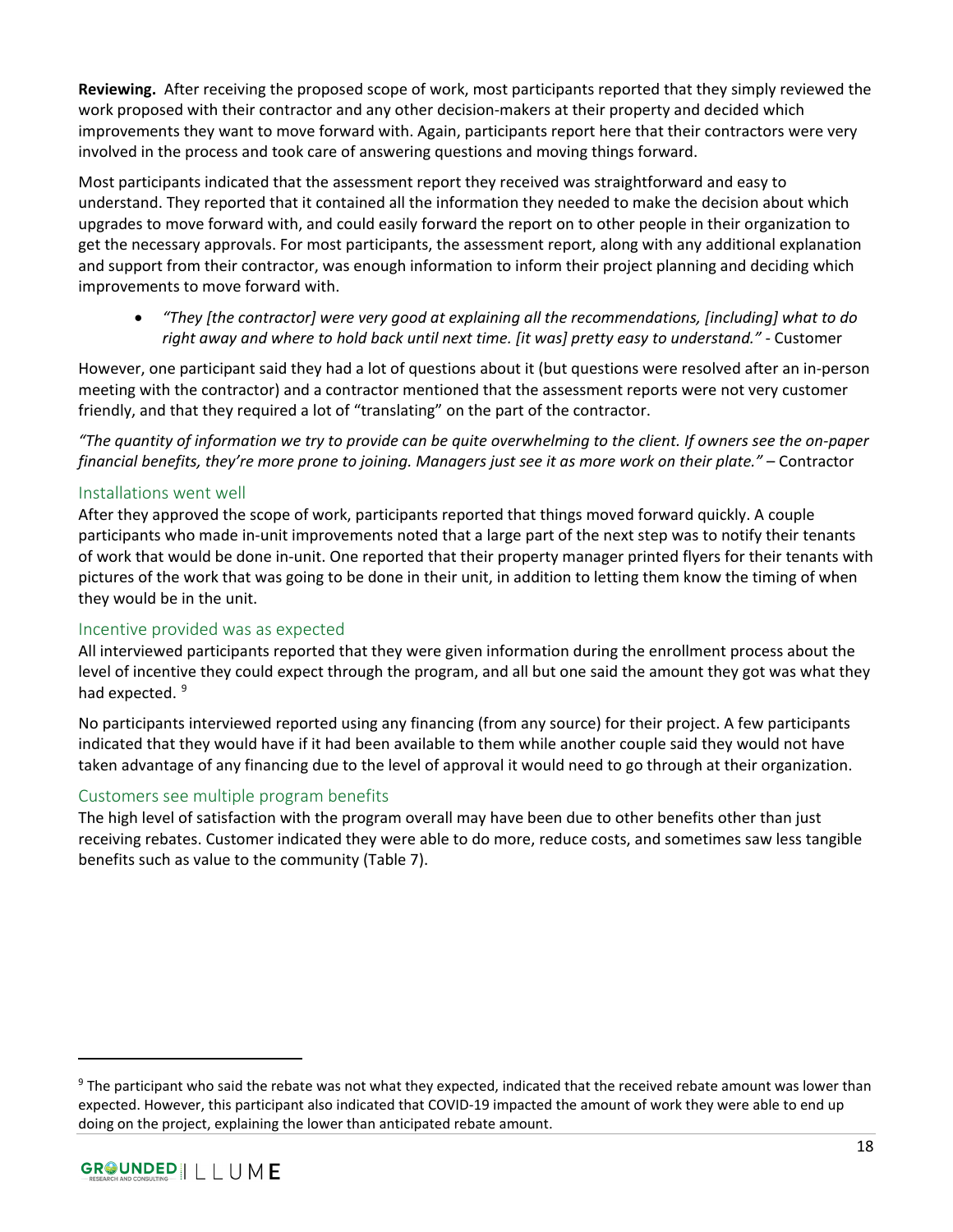<span id="page-20-0"></span>

| <b>Getting more done</b>                                                                                                                                | <b>Reducing Costs</b>                                                                                                                                 | Other                                                                                                                                                                                                                                        |
|---------------------------------------------------------------------------------------------------------------------------------------------------------|-------------------------------------------------------------------------------------------------------------------------------------------------------|----------------------------------------------------------------------------------------------------------------------------------------------------------------------------------------------------------------------------------------------|
| incentive to do a little more work than we<br>would have done without.<br>being able to do all these efficiency<br>projects that we normally would not. | the cost savings to convert to<br>LED fixtures<br>lower energy bills seen by<br>customer and tenants                                                  | the lighting has benefitted<br>some of the older buildings<br>because its created so much<br>more illumination                                                                                                                               |
| being able to implement more items onto<br>a property rather than just<br>resident/owners savings                                                       | the savings in electric bill and<br>$\bullet$<br>lights<br>reduced operating costs<br>savings and rebate good for $\zeta$<br>and good for environment | showing their tenants that<br>they care about being efficient<br>and environmentally friendly<br>bringing the community up in<br>value by addressing energy<br>savings and water efficiency<br>free for us<br>being able to lower our energy |

#### Table 7. Program Benefits According to Customers

#### *Source: Quotes from customers*

On the whole, participants reported that their tenants were happy with the program, with only a few issues reported. Some issues were related to the type of equipment installed, including the LEDs being too bright, and issues with plumbing and water pressure after water saving devices were installed. One participant mentioned that they would like to see solar measures added to the program:

*"If they were able to offer solar regardless of income restrictions, that would be great."* – Participant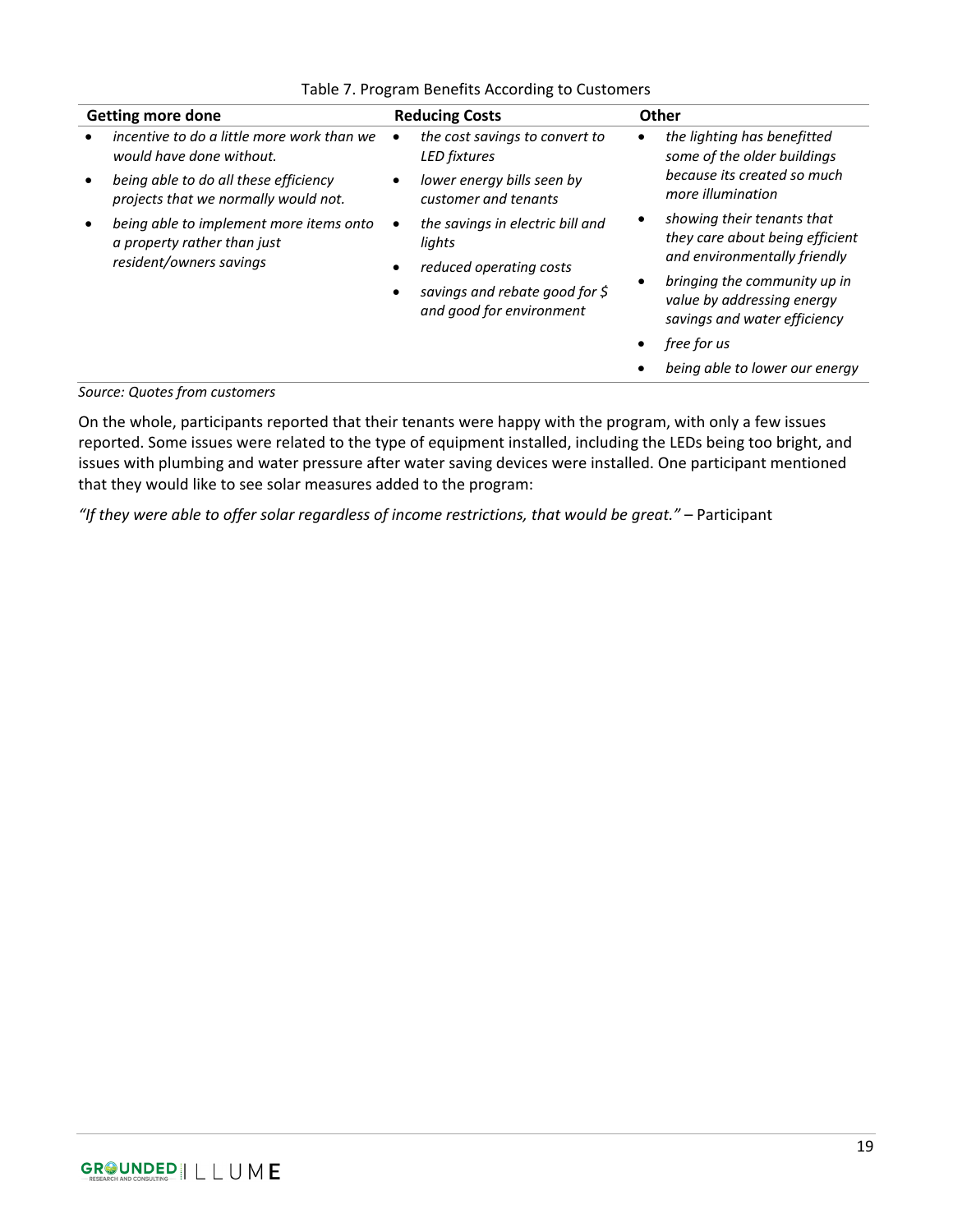# <span id="page-21-0"></span>**5 Recommendations**

Based on our findings, the evaluation team has the following recommendations for the SoCalREN MF program.

**Continue implementing bonus incentives to complete projects by the end of the year to keep projects moving forward.** Changes in PY19 brought about the highest number of projects since the programs 2013 inception. Specifically, the program increased incentive caps by 5-15% and introduced a \$5,000 end of year incentives to contractors if the work was completed that year.

**Update trade ally portal.** Not all contractors are utilizing the training available to them and therefore report some issues with the application process. While some contractors reported that the training provided to them was helpful in both learning about the program and completing program applications, others either were not aware of or did not utilize the training available to them. One contractor specifically requested that the online application include examples of the types of documentation that need to be submitted at each step (which ICF already includes in their training). To address these problems:

- Consider integrating contractor training into the trade ally portal, either with a direct link from the trade ally portal to the training portal, or by integrating training modules related to the application process into the upload tool on the trade ally portal.
- Continue to promote the training portal to contractors as a tool to learn about the program and application process.

**Update Table 1 of assessment report.** While most participants reported that the assessment reports were easy to understand, a few contractors indicated that the reports could be overwhelming for participants. One contractor indicated that the report requires a lot of "translating" on their part and one participant said they needed to have an in-person meeting with their contractor to go over the report as they were confused about its contents. One contractor mentioned that the information in the report could be overwhelming and that property owners want to see "on-paper financial benefits".

• Consider updating the Table 1 summary in the assessment report to create a more user-friendly summary of recommended measures and their potential energy and financial savings.

**Closely monitor rural participation and look into integrating WE&T efforts in rural areas.** While contractors indicated that they would be willing to participate in rural areas, the distance required to travel could be a barrier. Having participating contractors in rural areas could remove this barrier and increase rural participation. However, a regional partner indicated that contractors in their area are already very busy with work and may be reluctant to take on additional work that could arise from the program.

- The efforts of the current regional partners over the next year should provide a good idea of whether the program has the contractor capability to service interested rural MF properties. If this component shows fruitful results, consider exploring partnerships with other partners who cover rural areas.
- Consider directly integrating SoCalREN WE&T activities into the MF program to help ensure local skilled labor is available through apprenticeships or other efforts and rural contractors can more easily participate and grow their business.

**Consider adjusting DAC targeting to be by census tract rather than zip code**. Our analysis found that some of the properties (3 of 10 with known census tract data) were considered DAC, but were not located within a DAC census tract. (These properties were within a DAC zip code, but the CalEnviro list of DAC indicates that zip codes are "approximate".) To ensure that only DAC properties are served, SoCalREN may want to target market by census tract. Conversely, if SoCalREN continues to target by zip code (as we assume occurs within other PAs), then SoCalREN should ensure that DAC counts appropriately indicate that the counts are based on zip codes.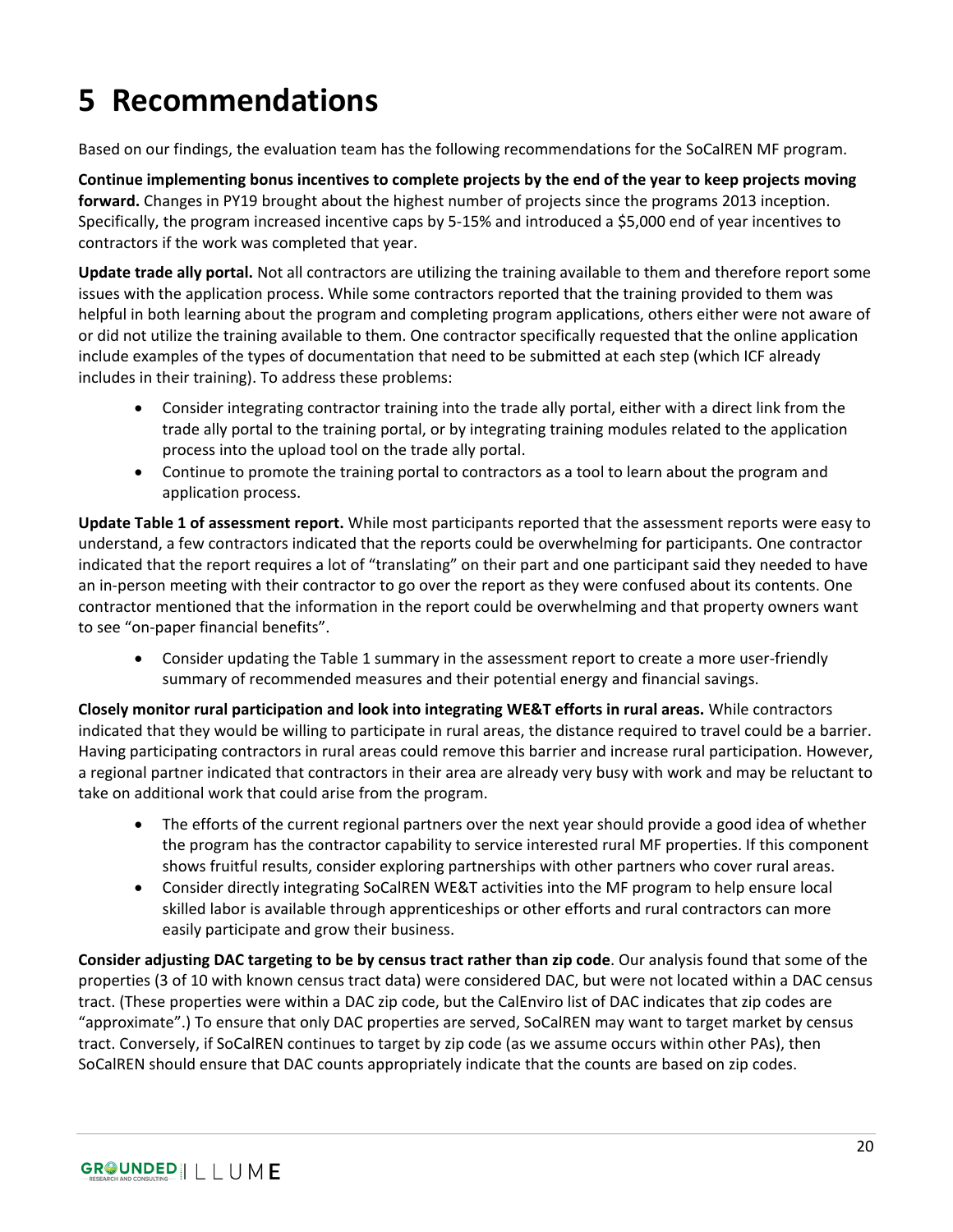## <span id="page-22-0"></span>5.1 Recommendations Specific To Data Tracking

**Data Quality and Considerations for Future Impact Evaluation.** The SoCalREN MF program tracks data to support implementation and evaluation. The main program data source is ICF's multi-use database called SightLine™. This database enables customer relationship management, tracking,  $QA/QC$ , and reporting and forecasting.<sup>[10](#page-22-2)</sup>

For the most part, the program can support a future energy impact evaluation. In terms of specific data points, SoCalREN needs to ensure that all project specific contact information and installed measure information is available. SoCalREN may want to consider how (or if) to capture utility data. Because impact evaluators generally use CEDARS data as the basis for what is evaluated, ensuring that program tracking data matches CEDARS data is also important.[11](#page-22-3) [Table 8](#page-22-1) has a summary of the data needed for a future impact evaluation with details following the table.

<span id="page-22-1"></span>

| Data Purpose              | Data that need attention<br><b>Project Specific Installed Measures</b>                                                      |  |
|---------------------------|-----------------------------------------------------------------------------------------------------------------------------|--|
| <b>Energy Savings</b>     |                                                                                                                             |  |
| (gross and net estimates) | Ex ante measure level savings estimates by common area and tenant unit<br>٠<br>(including number of measures installed)     |  |
|                           | <b>Project Level Utility Data</b>                                                                                           |  |
|                           | Utility data associated with MF sites<br>$\bullet$                                                                          |  |
|                           | <b>Project Specific Contact Information</b>                                                                                 |  |
|                           | Premise level <b>contact</b> information for participating MF sites (most present,<br>$\bullet$<br>but need 100% available) |  |

#### Table 8. Assessment of Data for Future Impact Evaluation

**Project Specific Contact Information.** Any future impact evaluation will seek to talk with building owner/property manager participant to schedule a site visit, verify installed equipment, or to understand program influence. They likely will want to talk to the contractors involved with participating sites. It is important that any completed project have all needed contact information.

- In our assessment of the Multifamily program data (provided to us in November 2020 and February 2021), all 2020 (29 of 29) and most 2019 (58 of 61) multifamily sites included property names, property contact names, street addresses, city, zip, email addresses, and/or telephone number data.<sup>[12](#page-22-4)</sup>
- Every project in the program tracking database included contractor contact information associated with the project.

**Project Specific Installed Measures.** To understand energy savings, an impact evaluator will want to know what was recommended and need to know what was installed and the estimated energy savings by measure. Additionally, they will need to know where the equipment was installed, although the level of detail will vary depending on the evaluation data collection. For onsite audits, the specific location of measure installations is required (e.g., stairways, tenant bathroom #1, etc.). Desk reviews most likely only need to understand if the measure was installed in a tenant unit versus common area.

<span id="page-22-2"></span><sup>10</sup> ICF also manages trade allies through an online application portal and provides on-demand trade ally training through their Energy Efficiency Learning Center. SoCalREN houses other data in the cloud on a LA County SharePoint site (e.g., data provided to CEDARS).

<span id="page-22-3"></span><sup>&</sup>lt;sup>11</sup> This point is not shown in the table. We noticed inconsistencies between data shown in our review of the earlier program tracking database and CEDARs that we could not explain (e.g., savings in one year in the program tracking database did not match CEDARS). The most recent data sent to us did not exhibit this problem.

<span id="page-22-4"></span><sup>&</sup>lt;sup>12</sup> The three projects without contact information were LAMFPS1540891940, LAMFPS1540891948, LAMFPS1540891962.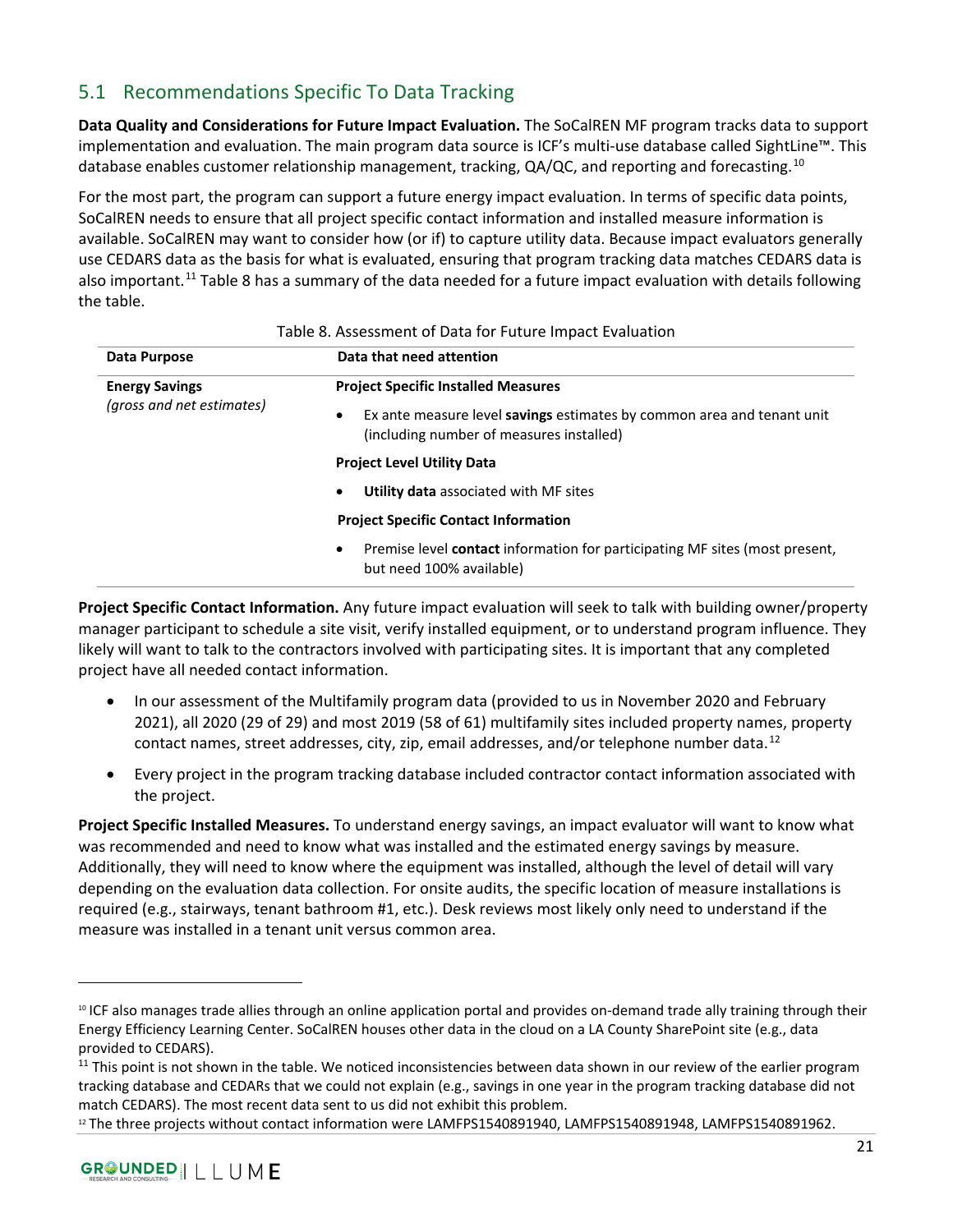- The electronic tracking system supports an understanding of measures, but not measure level savings. The program tracking data provided to the evaluation team contained records for each project at the measure-level, however the savings were reported at the site-level, meaning that all records for a given project had identical savings, regardless of the measure.
- An evaluator could obtain the measure specific data as the assessment reports include this information, but it could be costly, most likely imprecise, and possibly cause SoCalREN savings to be lost.
	- o *Evaluator cost:* The reports are in PDF format and therefore would need to have someone go through each individually to create an electronic dataset. We note that since there have historically been under 100 sites in a year, it may not be an issue in the future for the evaluation team to sample from the assessments and create the electronic dataset.
	- o *Measure names mis-matched:* The proposed measure names are close, but do not exactly match the measures shown in the program tracking database. This imprecision can lead to difficulties for the evaluator to know what was installed. For example, in the example assessment sent to us by ICF, the assessment indicated savings from "Insulate Exposed Domestic Hot Water Piping", but the program tracking database for this same site shows "DWH Insulation Wrap / Jacket" (which has different savings assumptions).
	- o *Measure numbers missing:* The tracking database we received did not have the number of measures installed, which could lead to the program inadvertently having their savings reduced. For example, if the assessment report described savings associated with faucet aerators in 225 units, but only 200 units actually had them installed, then the evaluator may assume that 225 were supposed to be installed and reduce the savings by 25 units (even though the program tracking savings were for 200 units).

**Project Level Utility Data**. Impact evaluators often desire utility data to enable calibration of models or to perform pre- and post-retrofit whole building savings. Obtaining utility data can be problematic for individually metered multi-family units. Previous CPUC evaluators recommended "including utility service account numbers in data tracking as well as site identification numbers, when feasible". Both these numbers are included in utility consumption data tracking and are specific to a utility.

- **The individual meter problem.** We heard from ICF that the majority of participating buildings are individually metered.
	- o *Meters by Account Numbers:* It is not feasible to obtain the account numbers of all the tenants (especially in larger buildings) when the tenants are not the decision maker for energy efficiency upgrades within their units. (For example, the building owner may choose to upgrade the hot water heaters in tenant units.)
	- o *Meters by Address:* Even for programs run by the utilities (who can more easily access energy data), it is time-consuming and not always precise to use the building address as the way to find utility data. This is because the apartment numbers are not always available or able to be matched to the utility addresses.
- **A potential individual meter solution.** SoCalREN could request the account number(s) that are paid by the participating building owner and then ask the utility to use those to determine the premise number(s). (The program already checks that the projects have utility data, so this may not be too much hassle.) The premise number is analogous to the building and other accounts at a premise are often a subset that can then be found more easily in utility data (i.e., utility consumption data is pulled by premise number). SoCalREN may want to explore this option with SCE and SoCalGas and, if the IOUs are willing to share this type of data, test out a few buildings to see if this results in sufficient utility data that would be useful for an impact evaluation team to use for billing analysis.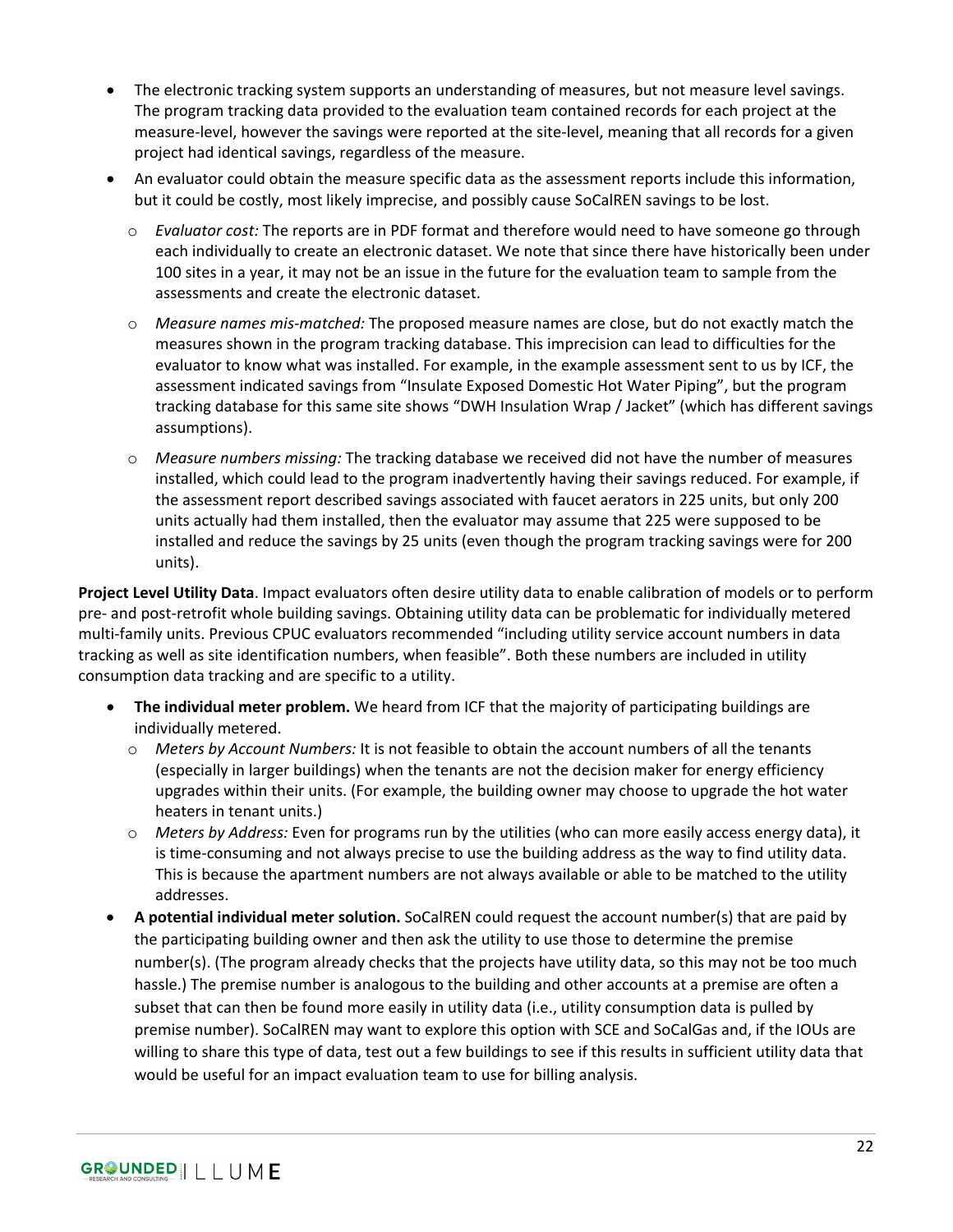## <span id="page-24-0"></span>A. Appendix: Location of Research Question Answers

Study objectives are further detailed through 11 research questions and found on the specific sections shown below.

| <b>Study Objective</b>                                                                       | <b>Research Question</b>                                                                                                                                                                                                                                                                                                                                                                                                                         | <b>Location of Research</b><br><b>Question Answer</b>                                                           |
|----------------------------------------------------------------------------------------------|--------------------------------------------------------------------------------------------------------------------------------------------------------------------------------------------------------------------------------------------------------------------------------------------------------------------------------------------------------------------------------------------------------------------------------------------------|-----------------------------------------------------------------------------------------------------------------|
| Program<br>Implementation                                                                    | How has the program evolved over time to better address the needs<br>of multifamily property owners? (Program design, management and<br>operations, staffing, common vision, goal setting)                                                                                                                                                                                                                                                       | Section 3.1                                                                                                     |
| Document<br>Program Efforts<br>and Assess Ability<br>to Meet CPUC<br>Goals and<br>Objectives | To what extent has the program driven deeper energy savings? How<br>can the program encourage higher participant investment in efficient<br>equipment and larger projects?                                                                                                                                                                                                                                                                       | Section 3.2                                                                                                     |
|                                                                                              | What percent of savings are from measures installed through the<br>program in the common areas (so savings accrue to the property<br>owner) or in tenant spaces (so energy savings accrue to the tenants)?                                                                                                                                                                                                                                       | Figure 3                                                                                                        |
|                                                                                              | What quality control procedures and processes have been<br>established and implemented to ensure effective program delivery?                                                                                                                                                                                                                                                                                                                     | Table 5                                                                                                         |
|                                                                                              | What tracking and data collection methods are currently employed?<br>Does current program tracking, and data collection methods<br>sufficiently support a future impact evaluation?                                                                                                                                                                                                                                                              | Table 8 (and text<br>associated with the table)                                                                 |
| <b>The Program</b><br><b>Experience</b>                                                      | How has SoCalREN effectively motivated property owners to<br>participate in the program?                                                                                                                                                                                                                                                                                                                                                         | Section 4.2                                                                                                     |
| Gauge Participant<br>Satisfaction and<br>Improve<br>Processes                                | What is the program experience and how satisfied are participants<br>(both installation contractors and participating property owners)<br>with the program across the different phases of program<br>implementation and throughout the entire program experience? How<br>do property owners feel about their investment decisions? How could<br>the program create more meaningful interactions with customers to<br>drive deeper participation? | Section 4                                                                                                       |
|                                                                                              | Has the program successfully connected property owners interested<br>in upgrades to financing options that can offset capital<br>requirements?                                                                                                                                                                                                                                                                                                   | Not applicable as there<br>was no financing option<br>during the time of this<br>study                          |
|                                                                                              | How well do participating property owners understand the analytical<br>reports detailing opportunities for energy efficiency provided by<br>SoCalREN program staff? How important are these reports in their<br>decision-making process for making upgrades to their property?                                                                                                                                                                   | Section 4.4                                                                                                     |
|                                                                                              | What program services are most useful to the property owners to<br>inform their capital planning efforts and how does this differ by<br>different types of multifamily customers/decision-makers?                                                                                                                                                                                                                                                | Section 4.4<br>(note that there were<br>insufficient numbers of<br>customers to made useful<br>differentiation) |
|                                                                                              | How can operations of SoCalREN's current Multifamily program<br>(including the Residential Community Coordinator component) be<br>improved to increase its efficiency and effectiveness (especially as<br>contractors and customers move across the different program<br>phases), while reducing/minimizing costs?                                                                                                                               | Section 5                                                                                                       |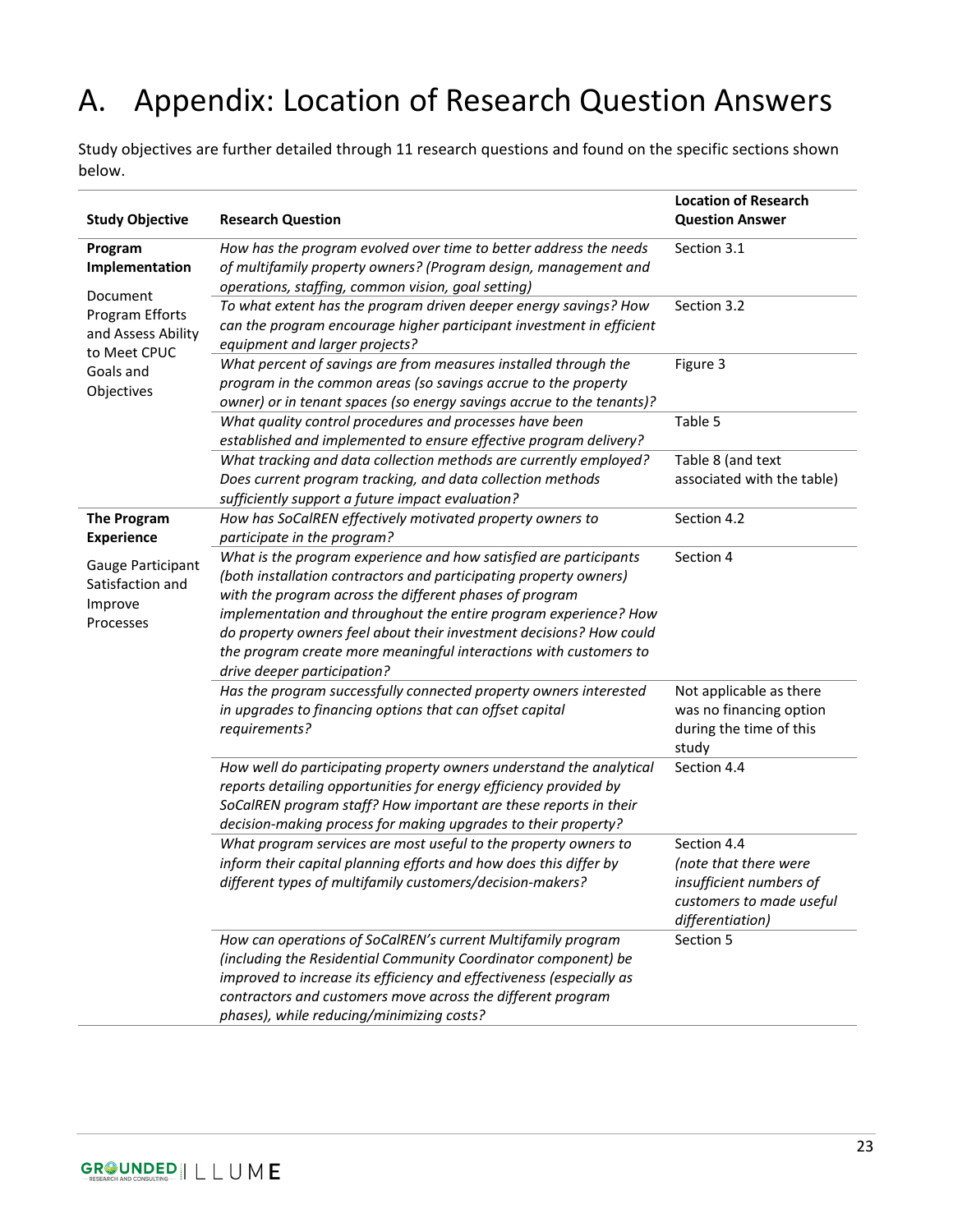# <span id="page-25-0"></span>B. Appendix: Contractor training and mentoring details

The MF program provides online training for contractors as well as in-person mentoring. Below are details about the training and mentoring provided to the evaluation team by ICF (in 2019-2020) for the 11 contractors who completed projects in 2019 and 2020 (the program has 13 participating contractors).

<span id="page-25-1"></span>As shown below, mentoring hours are not directly related to number of completed projects as the highest mentoring hours were provided to a first with 1 project and another firm with 14 projects.

| Project Volume in<br>2019-2020 | Number of<br><b>Contractors</b> | <b>Specific Contractors</b> | Number of<br><b>Trainings</b><br>attended | <b>Hours of</b><br>mentoring, if<br>any? |
|--------------------------------|---------------------------------|-----------------------------|-------------------------------------------|------------------------------------------|
| 1-2 projects                   | 7                               | A (1 project)               | $\Omega$                                  | 0                                        |
|                                |                                 | B (1 project)               | $\Omega$                                  | $\mathbf 0$                              |
|                                |                                 | C (1 project)               | $\mathbf{1}$                              | 2.5                                      |
|                                |                                 | D (1 project)               | $\mathbf{0}$                              | 2                                        |
|                                |                                 | E (1 project)               | $\mathbf{1}$                              | 6.5                                      |
|                                |                                 | F (1 project)               | $\mathbf{1}$                              | 0.5                                      |
|                                |                                 | G (2 projects)              | $\overline{2}$                            | 2.5                                      |
| 12-18 projects                 | 3                               | H (12 projects)             | $\overline{2}$                            | 1                                        |
|                                |                                 | I (14 projects)             | 3                                         | 9                                        |
|                                |                                 | J (18 projects)             | 3                                         | 5                                        |
| $18 +$ projects                | 1                               | K (35 projects)             | 3                                         | 3                                        |

Table 9. Program Trainings Attended and Mentoring Hours by Contractor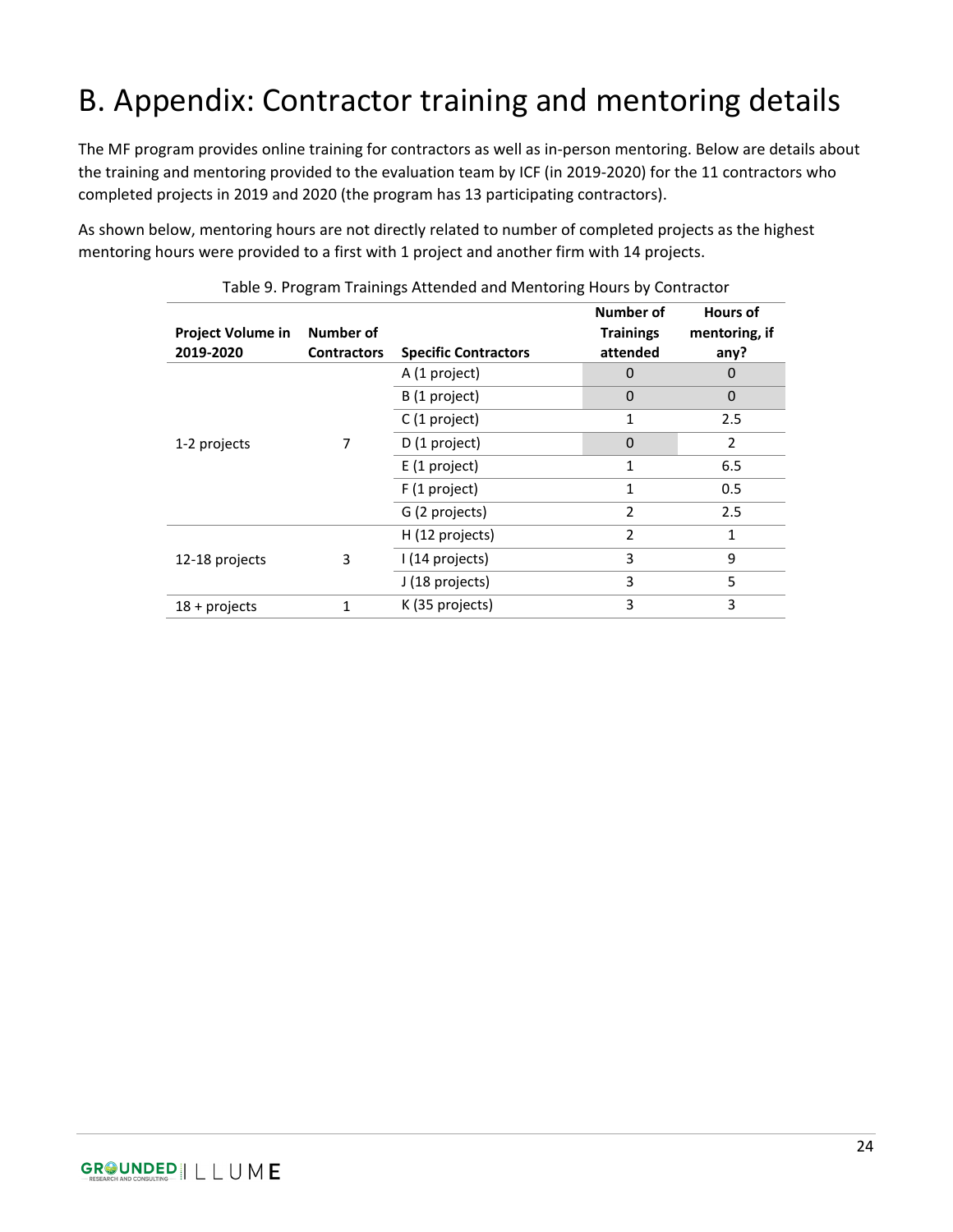## <span id="page-26-0"></span>C.Appendix: Interview Guides

## <span id="page-26-1"></span>Contractor Interview Guide

#### **SoCalREN Multi-Family Program**

#### **Participating Contractor Interview Guide**

*Final*

## **Context**

This interview guide is designed to facilitate telephone interviews with participating contractors in SoCalREN's Multi-Family program. Installation contractors are independent construction professionals responsible for completing weatherization upgrades and other energy efficiency improvements as identified by the assessment for multi-family properties.

## Introductory Email

Grounded Research and Illume Advising have been hired by SoCalREN to evaluate its Multi-Family Program. Our work depends on the input and insights from those who are delivering the program to customers.

We hope you will find 45 minutes to have a phone call interview with us. **As a thank you for your time, we are providing a \$50 Amazon gift card.** 

If you are willing to schedule an interview with us in the next two weeks, please email [becca@illumeadvising.com](mailto:becca@illumeadvising.com) or call 608.616.9008. If we don't hear from you, we'll also follow up with you by phone.

Thank you in advance for your consideration. If you have any questions about the legitimacy of this study, please contact Paul Kyllo at (877) 785-2237.

Warmest,

The Grounded Research and Illume Advising Evaluation Team

## Background

SoCalREN contracted with my company [Grounded Research/Illume] to evaluate its Multi-Family program. We are primarily focused on how the program operated in 2020.

Thank you for taking the time to talk with us today. Our work depends on the input and insights from those engaged to deliver this program to California residents. There are no right or wrong answers. This conversation is designed to help us gain a better understanding of the program. Also, everything you share is confidential. We will report the findings of our interviews in aggregate and anonymously.

We have a few main goals for this interview:

- To better understand how the program is delivered.
- To gather information about your experience with the program, including successes and challenges you have had, and whether the program has helped the contractors' business.
- To explore if contractors feel program training has supported them in being ready to install energy efficiency measures.
- To identify any opportunities for improvement.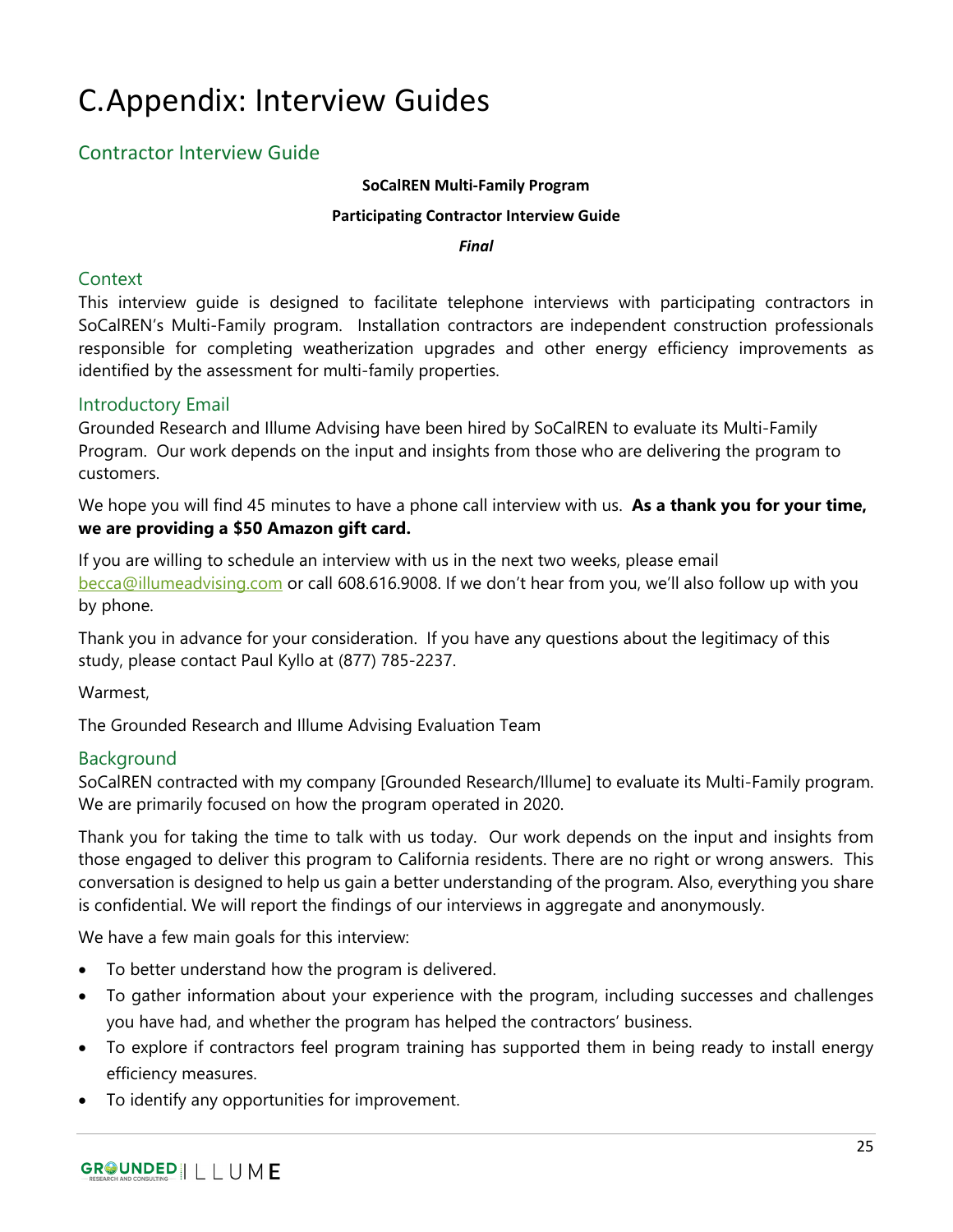We expect this interview to take about 45 minutes. We'd like to record this interview to refer to our notes later. Is that okay with you? Do you have any questions for us before we begin?

*Interviewer Note: at conclusion of interview, record date, time, length of interview.*

## Roles and Responsibilities

## **Let's begin by talking about your roles and responsibilities with the program.**

- A1. How long have you been involved with SoCalREN's energy efficiency programs in California?
- A2. How did you learn about the program(s)?
- A3. What percent of your total business do SoCalREN Multi-Family program jobs represent?
	- o How has that increased/decreased over the past 12 months?
	- o What other rebate programs do you work with in the state of CA?

## Key Interactions, and Properties Served

**We know that COVID-19 has greatly affected the program and likely your business, and that many elements are in flux. We are interested in hearing about "typical" program jobs and jobs that you have conducted during COVID-19. We realize there may be differences in these experiences.**

## *Note to interviewer: depending on contractor length of participation, some contractors may not have program participation experience prior to Covid-19. All questions below should be tailored accordingly.*

- A4. What types of interactions have you had with ICF staff?
	- o Can you describe what you did to become an approved contractor in the program? How easy/difficult was this process?
- A5. Can you describe the types of training or support the program has provided to you? *(Probe on oneon-one mentoring, group training opportunities, online/on-demand trainings, resources and materials provided.)*

*Interviewer Note: For all of the following questions: If contractor wants a scale, ask on a 1-5 scale, with 1 being not at all and 5 being extremely supportive of the specified change. This will still be reported qualitatively.*

- o **What do you value about that training and support?**
- o **Overall, do you feel like this support is changing your knowledge of energy efficiency? Can you tell me why/how?**
- o **Overall, do you feel like this support is changing your ability to sell projects? Can you tell me why/how?**
- o **Overall, do you feel like this support is changing your ability to install new or additional energy efficiency measures/upgrades? Can you tell me why/how?** *(Probe to understand if this is within the program or outside of the program.)*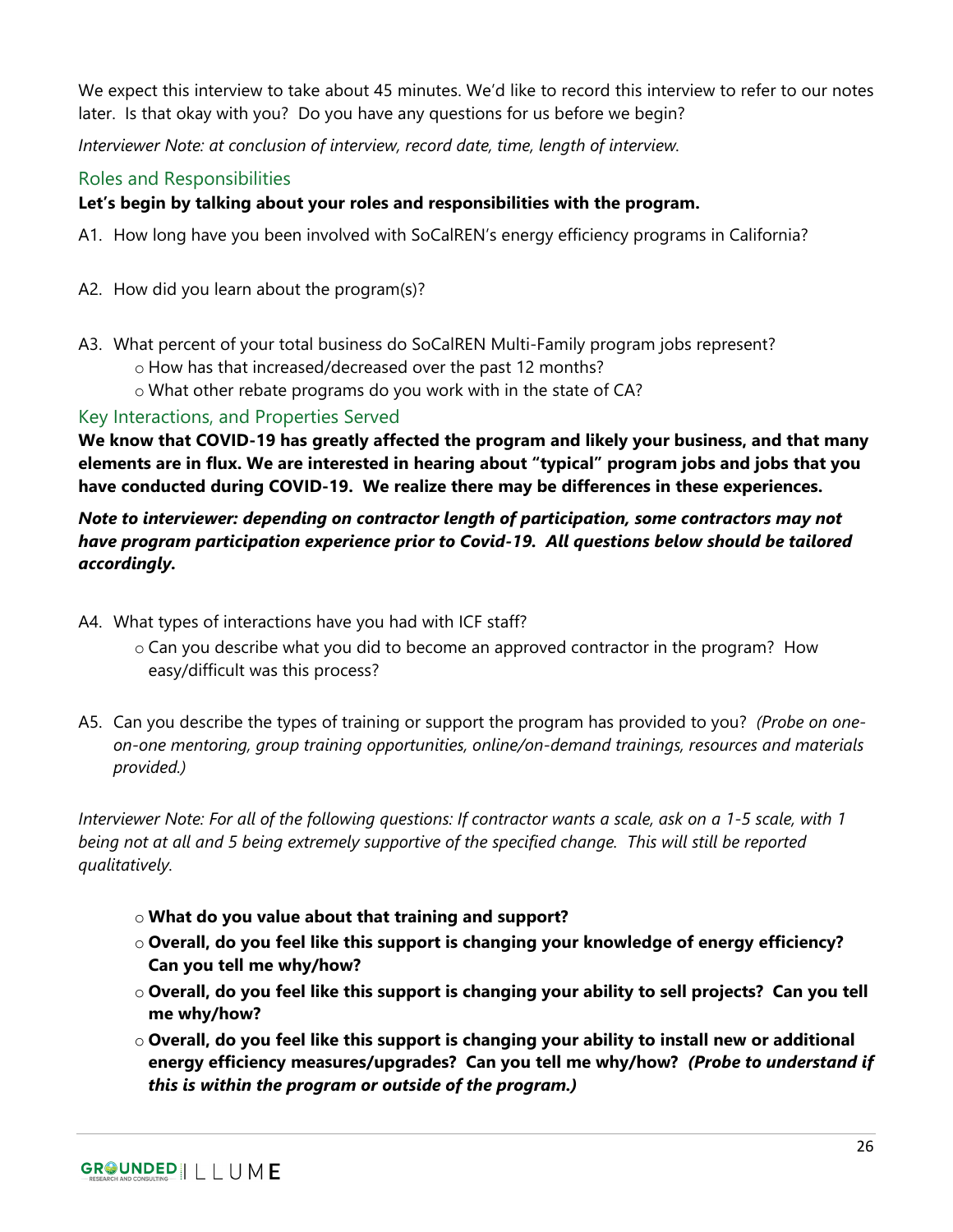o What, if any, additional types of training or resources could the program offer you to set you up for success?

- A6. Have you made connections with other firms as a result of your participation in the Multifamily program? If yes, what has resulted from those connections? *(Probe to understand installation of multiple measure types, additional projects with other contractors, whether projects occurred inside or outside of SoCalREN program.)*
- **A7. The program is trying to reach more multi-family buildings among disadvantaged communities. Do you think this program appeals to multi-family buildings in disadvantaged communities? Why/why not?**
	- o How have you worked with these types of properties, if at all?
	- o How was the process different, if at all?
	- o What else is needed to support multi-family buildings in disadvantaged communities?
- **A8. The program is also trying to reach more rural SoCalREN areas. Do you do any jobs in rural areas, such as in Mono or Inyo counties? If so, which specific areas have you done jobs in?**
	- o Do you do any non-program work in rural counties? IF YES: what prevents you from doing this work through the program?
	- $\circ$  What other program support would you need to do jobs in these rural areas?

## Program Outreach and Marketing

- A9. What type of marketing and outreach do you do directly to customers? o Can you tell me about a few examples?
- A10. How does the program support you in outreach to customers? Can you describe what that looks like from your perspective? *(Probe to understand type of support, level of support, if any additional support is needed for success.)*
- A11. What outreach strategies do you think work best to reach multi-family properties? Why?
- A12. What outreach strategies, if any, haven't worked well for you?

## Program Processes, Successes, and Challenges

- A13.Can you walk me through a typical job? What interactions do you have with property managers/owners? Tenants?
	- o Thinking about that typical job, what were the key steps for you?
	- o How satisfied were you with how each of those steps actually went? Why?
- A14. What types of unexpected issues do you run in to when doing a job?
- A15. What is the simplest type of job? Can you walk me through an example?

## GROUNDED | LLUME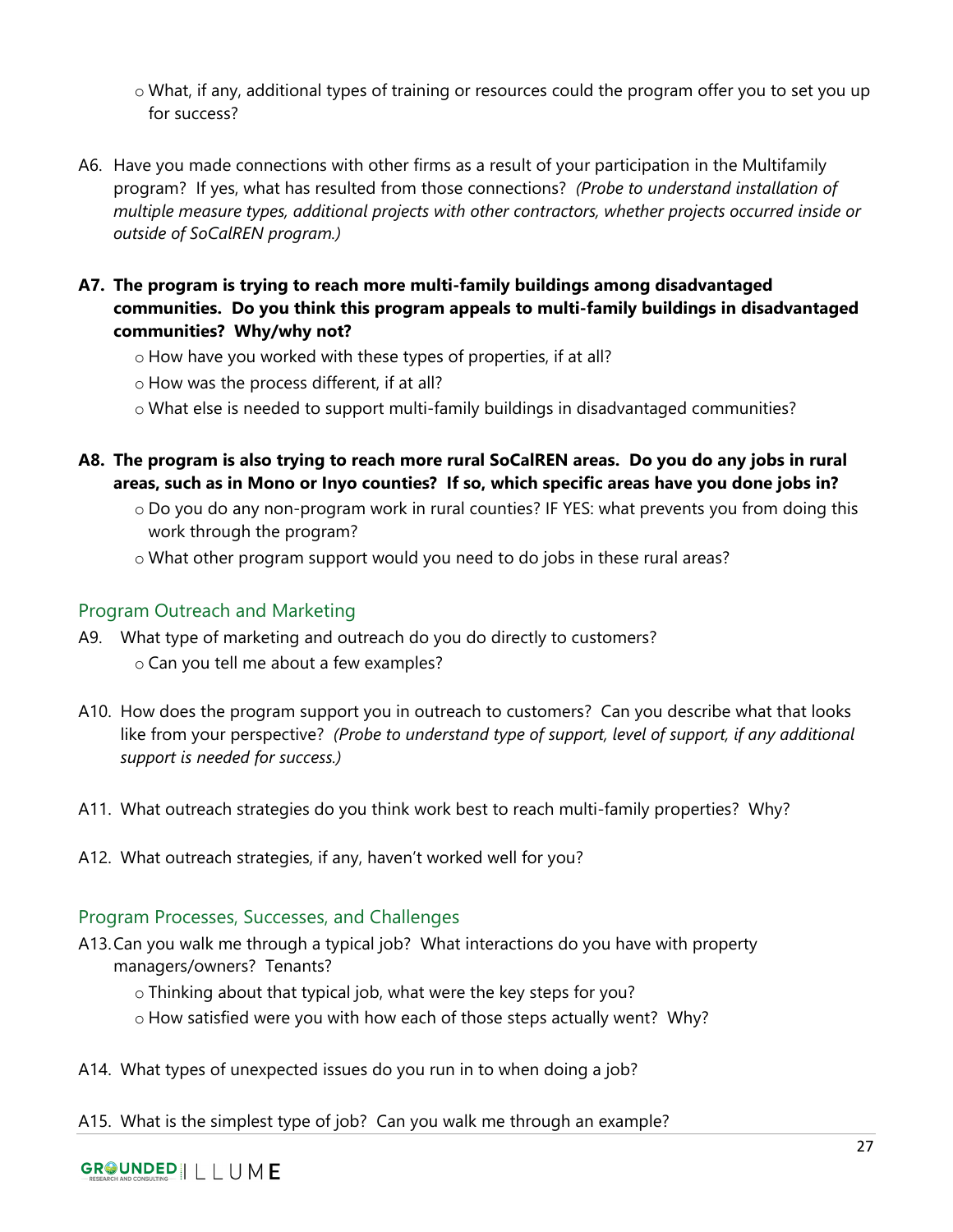- A16. What is the most complicated type of job? Can you walk me through an example?
- A17. What does it look like from the customer's perspective? Tell me how you think they experience it. o What do you think works from the customer's perspective?
	- o What, if anything, do you think is difficult from the customer's perspective?
- A18. **What challenges/barriers, if any, do you run into?** *(Probe on challenges/barriers at the property such as health and safety barriers, challenges presented by program design itself, etc.)*
	- o [IF CHALLENGES] Can you walk me through an example of when this happened? What did you do?
	- o [IF CHALLENGES] How could the program better address these?
- **A19. Has your involvement with the program changed how you sell or install energy efficient measures for customers outside the program? If so, what has changed and why?**

#### **Opportunities**

#### **I have some final overarching process questions before we talk about recent COVID-related changes.**

A20. Is there anything else that we haven't discussed that the program could do to better support you and your work overall? What is that?

#### **Let's wrap up with a few questions about adjustments to the program as a result of COVID-19.**

- A21. How specifically has COVID-19 affected your work with the program?
- A22. Are there any long-term implications on your involvement in the program because of COVID-19?

#### Wrap Up

A23. What, if anything, else would you like to share that we haven't already discussed??

#### **Thank you so much for your time today, those are all my questions.**

#### **Before we go – can you confirm your email for your \$50 Amazon gift card?**

**EMAIL:**  $\blacksquare$ 

#### **Interviewer: Note Date, Time, Length of Interview:**

| Date:        |  |
|--------------|--|
| Time:        |  |
| Length:      |  |
| Interviewee: |  |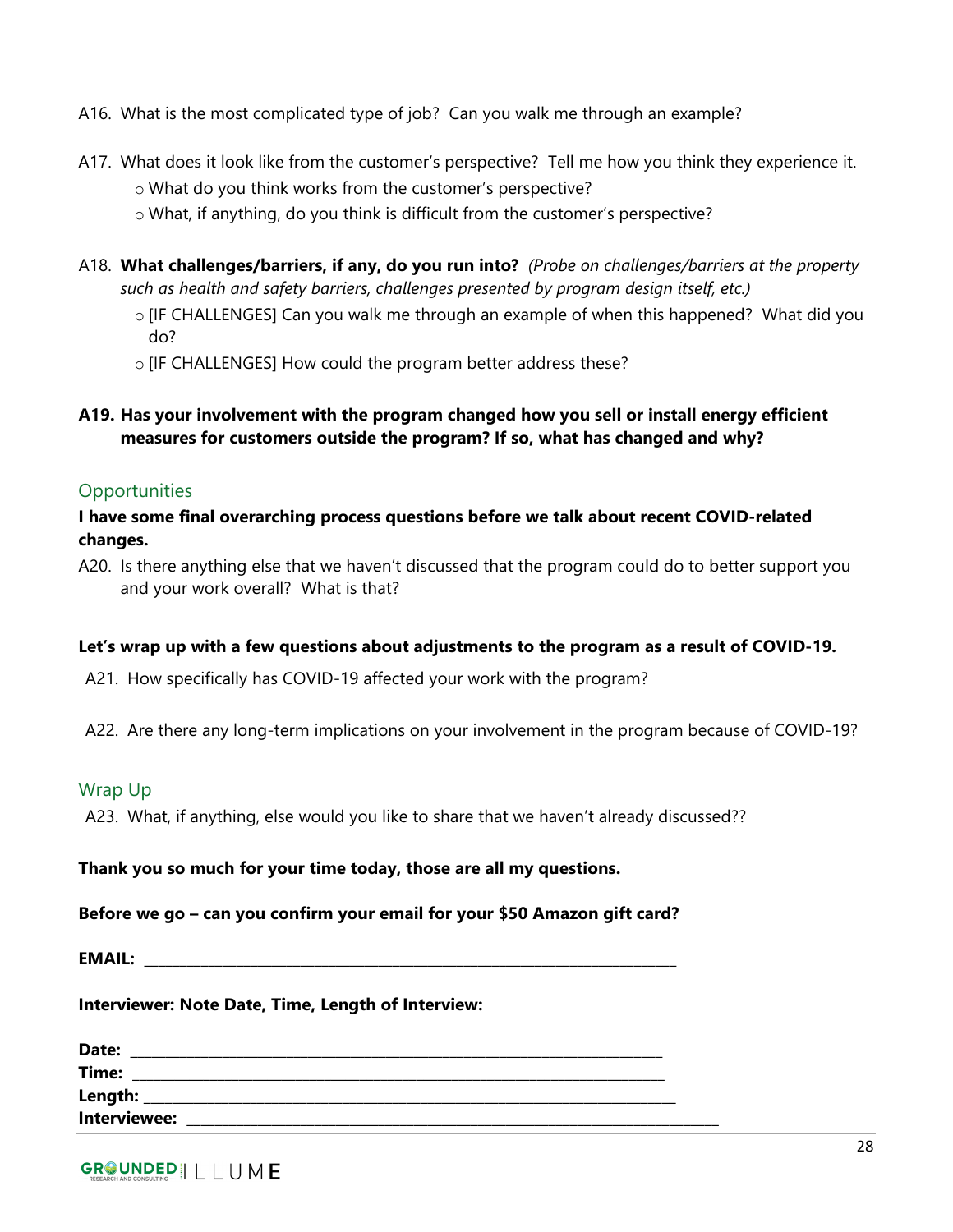#### **SoCalREN Multifamily Program**

#### **Participating Building Owners/Managers Interview Guide**

#### *Final*

#### <span id="page-30-0"></span>Context

This interview guide is designed to facilitate telephone interviews with participants in SoCalREN's Multifamily program. Participants are multifamily building owners or managers who were responsible for enrolling their property or properties in the Multifamily program.

In 2020, there were 24 participating building owners or managers, representing 29 completed projects. In our original work plan, we stated that we would interview 10-20 participants. While the available sample does support this, the actual number of completes will depend on the responsiveness and cooperation of program participants. If responses are low, we will expand our sample pool to include 2019 program participants.

Most 2020 participants were only responsible for one project, however there were a couple that had two projects and one with 4 projects. We will attempt to complete interviews with the participants with multiple projects to get their perspectives on the program. We will also aim for diversity in geographic location.

This interview guide assumes the data collected will be qualitative and that interviewers will probe fully to understand responses to questions. We will provide a \$50 Amazon gift card, delivered electronically, as an incentive to encourage participation and thank participants for their time.

#### Background

SoCalREN contracted with my company [Grounded Research/Illume] to evaluate its Multifamily program. We are primarily focused on your experiences with the program in 2020.

Thank you for taking the time to talk with us today. Our work depends on the input and insights from those who participate in the program. There are no right or wrong answers. This conversation is designed to help us gain a better understanding of the program. Also, everything you share is confidential. We will report the findings of our interviews in aggregate and anonymously.

We have a few main goals for this interview:

- To better understand the program from a customer's point of view.
- To gather information about your experience with the program.
- To identify any opportunities for improvement.

We expect this interview to take about 30-45 minutes. We'd like to record this interview to refer to our notes later. Is that okay with you? Do you have any questions for us before we begin?

#### **Introduction**

#### **First, I would like to confirm that you participated in the program.**

A1. According to our records, you participated in the SoCalREN Multi-Family Program [INSERT PATH – COMMON AREA OR WHOLE BUILDING] during [YEAR – 2019 or 2020]. Is that correct?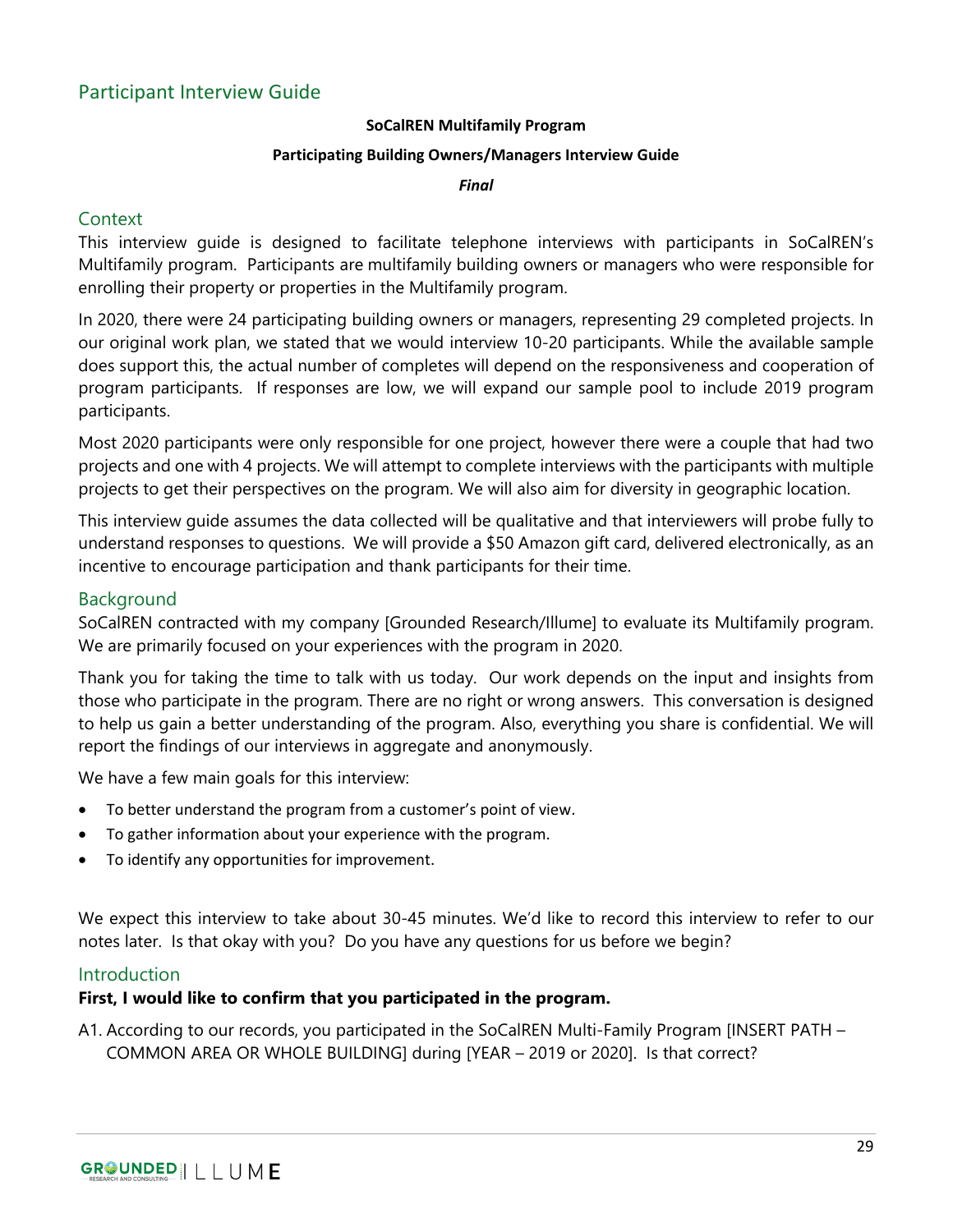#### Awareness and Motivation

## **Next, I'd like to ask about how you learned of the program and what motivated you to participate.**

- A2. How did you first learn about the program?
- A3. What was interesting to you about what you learned about the program? What made you want to move forward?
- A4. Why did you decide to participate in the program? (Probe on perceived program benefits, such as desire to reduce energy bills, desire to reduce maintenance costs, etc.)
- A5. What were your expectations going into the program?

## COVID Changes

- A6. How was your project affected, if at all, by the COVID-19 pandemic?
- A7. IF COMMON AREA: How did the pandemic influence your decision to choose the common area path instead of the whole building path?

#### Enrollment Process

### **This next set of questions will ask about your experience with the program, starting with the enrollment process, and ending with the rebate you received.**

- A8. Can you walk me through the steps you took to participate in the program?
	- i. What happened after you learned about the program? What did you do?
	- ii. Who did you talk to first? *(Probe on contractor, program representative, etc.).* What did they tell you about the program? About what to expect?
	- iii. What information did you have to provide before getting enrolled? How difficult or easy was it to provide that information?
- A9. Once you were enrolled in the program, how did you decide to participate in [PATH] instead of [ALTERNATIVE PATH]? What factors led you to make this decision?
- A10. Overall, how satisfied were you with the enrollment process? Why?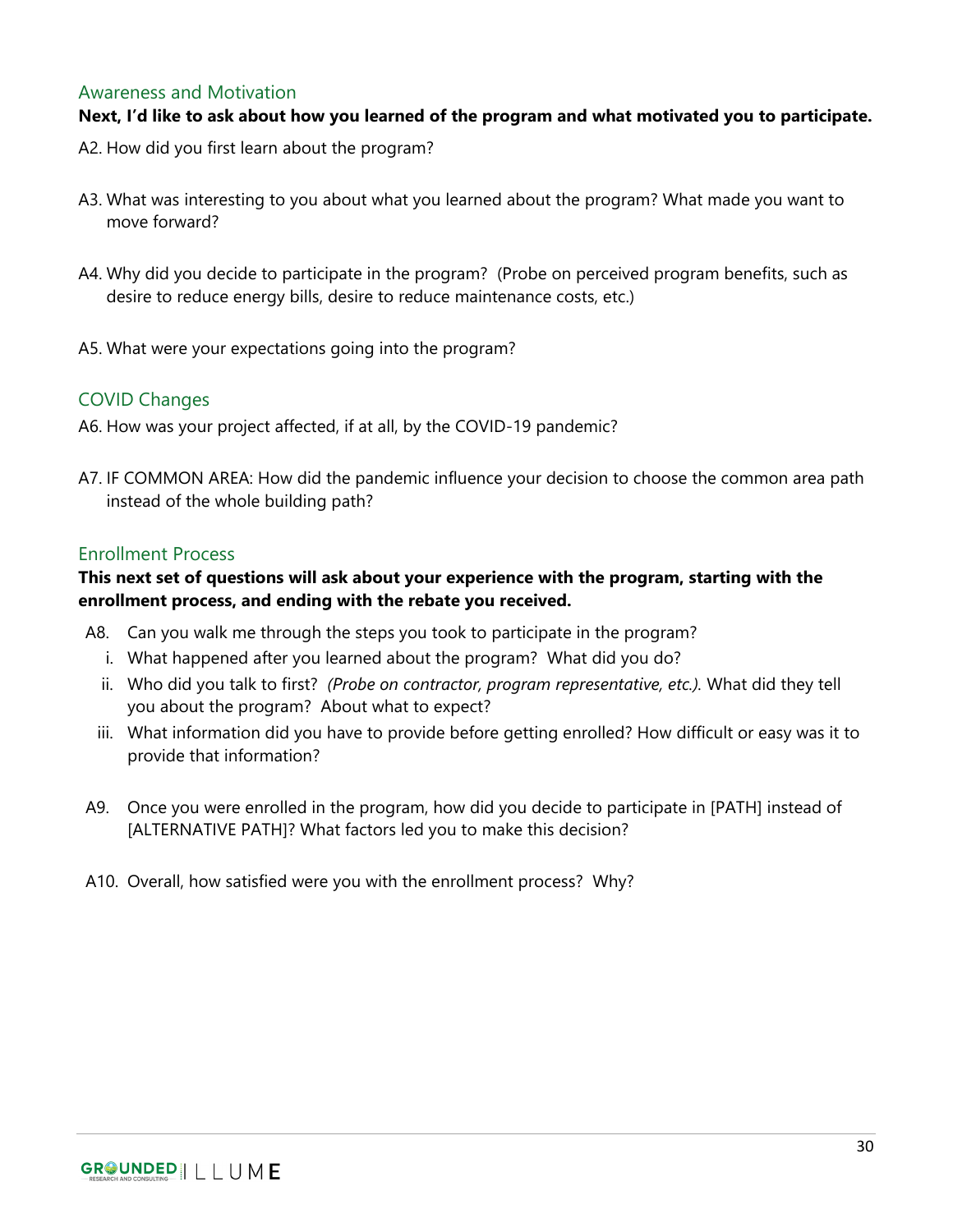#### Energy Assessment Process

- A11. What was the process to schedule an energy assessment for your building? (*Probe: What did you do? How difficult or easy was it to schedule the assessment?*)
- A12. What was your experience with the assessment like? What happened during the assessment? *(Probe: were you with the assessor during the assessment, what were the interactions like, what did you learn, did you have questions for the assessor?)*
- A13. IF WHOLE BUILDING: What did you have to do to get into the tenant units for the assessment? What information did you provide to tenants? What kind of questions did you get from tenants? What obstacles, if any, did you encounter when getting into tenant units?
- A14. What happened once you got the assessment report? What did you learn? What questions did you have?
- A15. How difficult or easy was it to understand the assessment report? How useful was the report in helping you make energy efficiency investment decisions?
- A16. Overall, how satisfied were you with your assessment process? Why?
	- o How satisfied were you with your assessment report? Why?

## Contractor Experience

- A17. How did you select the contractor for your project?
	- i. IF SELF-SELECTED: What was the process for selecting your contractor? What factors led to your decision to select the contractor that you did?
	- ii. IF DIDN'T SELECT CONTRACTOR: Who selected the contractor for your project? How involved were you, if at all, in the decision-making process?

## Installation Process

- A18. What happened after you received the proposed scope of work for your project? *(Probe: Who, if anyone, discussed the scope of work with you? How difficult or easy was it to understand the scope of work?)*
- A19. What happened after you approved the scope of work? *(Probe to understand construction phase, key interactions, level of ease/difficulty)*
- A20. What type of follow-up visits, if any, did you have after construction on the project ended? *(Probe for: inspection visits, follow-up installations, fixing any equipment.)*
- A21. Overall, how satisfied were you with this part of the process? Why? *(Probe on satisfaction with contractors, satisfaction with time it took to complete the project)*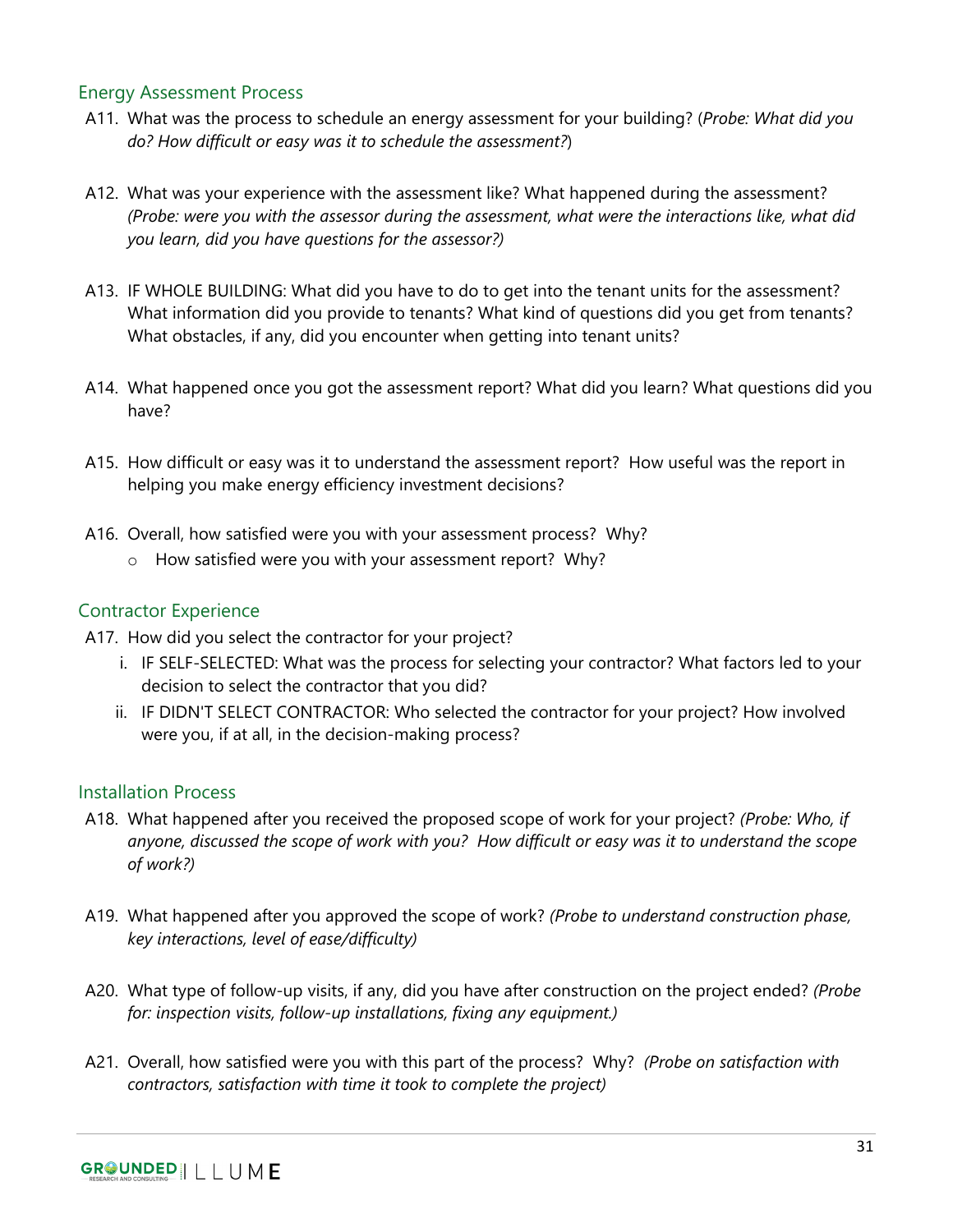## Financing and Rebate Experience

- A22. Did you use any type of financing for your project?
	- o If yes, can you tell me if the program and/or your contractors helped you with your financing choices in any way?
	- o [If did not have any financing] Do you think you would have done more energy efficiency upgrades if you had a low-cost loan? Why/why not?
- A23. What information were you given during your participation in the program about the rebate? *(Probe for: rebate amount, amount of time it would take to receive the rebate)*
- A24. Was the rebate amount what you expected? *(Probe: more or less than expected)* o Why/why not?
- A25. Overall, how satisfied were you with your rebate *(Probe on satisfaction with rebate amount and time to receive rebate).*

## Satisfaction

A26. Overall, how satisfied are you with participating in this program? Why?

## Program Participation and Benefits

- A27. **What benefits, if any, have you seen since participating in the program**? *(Probe for: bill savings, reduced operation and maintenance costs and time, savings or other benefits to tenants)*
- A28. In your opinion, what is the greatest benefit to participating in the program?
- A29. **In your opinion, did you install more measures as a direct result of participating in this program? That is, would you have installed less measures in the absence of this program? Why?** (Interviewer: do not skip)
- A30. **What other similar programs, if any, have you heard of?** (Interviewer: probe on utility rebate programs; do not skip)
	- $\circ$  Did you participate in the program(s)?
	- o What did you find useful about the program(s)?
- A31. Have you ever considered other technologies such as solar or battery storage?
	- o [IF YES] What is appealing about these technologies?

## Perceived Tenant Experience (Whole Building Participants Only)

- A32. How did you inform your tenants that your building would be participating in the program?
- A33. What feedback have you received from tenants regarding the program? *(Probe for: is it generally positive or negative?)*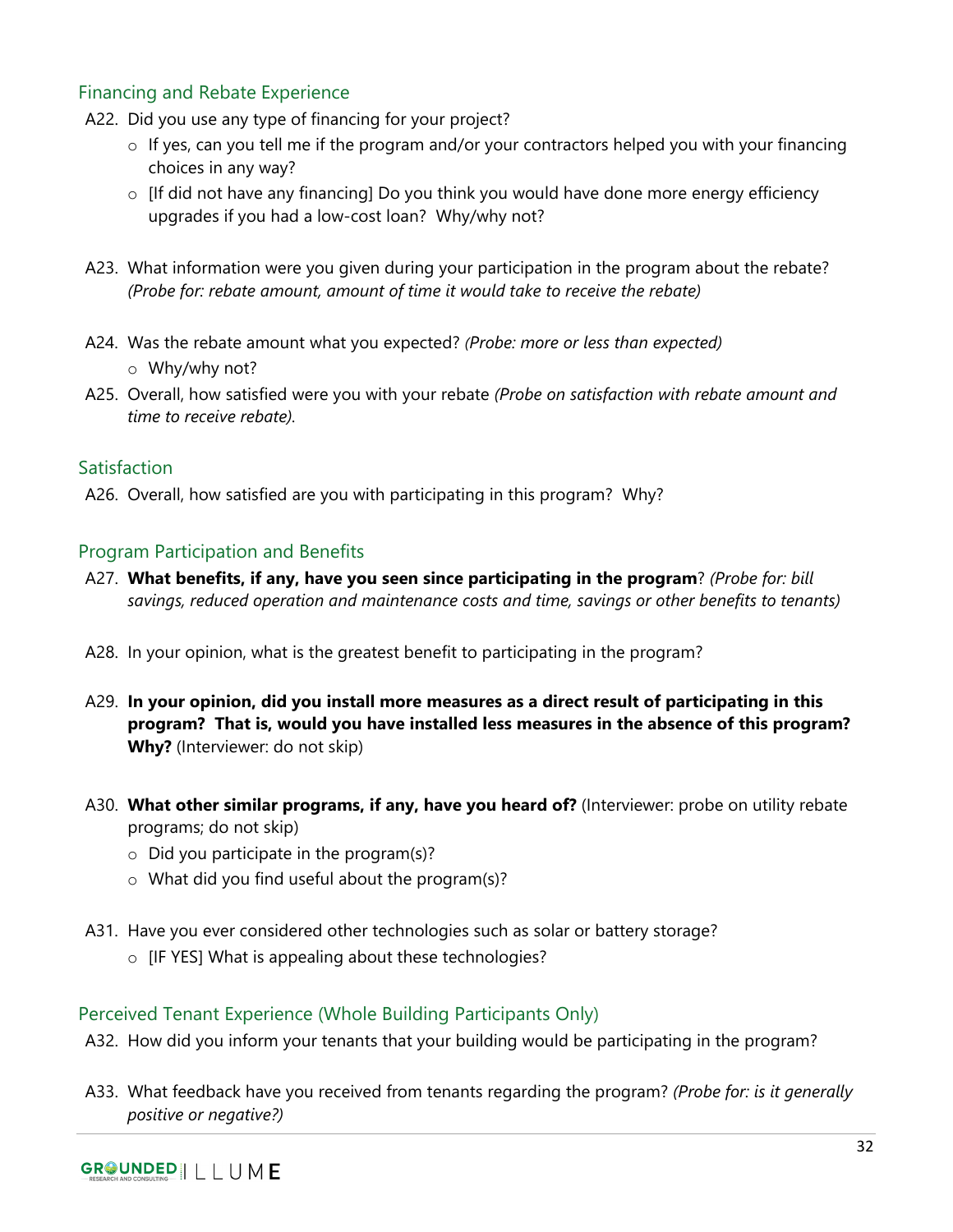A34. What do you think are your tenants perceived benefits of the program? *(Probe for: tenant comfort, tenant health)*

#### Firmographics (If time allows only)

- A35. Can you confirm how many units are in the building(s) that participated in the program?
- A36. What type of units are in the building(s) that participated in the program? *(Probe for condos vs. apartments)*
- A37. [Property managers only] Do your tenants own or rent their units?

#### Wrap Up

- A38. What, if anything, can SoCalREN do to improve the program?
- A39. What, if anything, else would you like to share that we haven't already discussed??

#### **Thank you so much for your time today, those are all my questions.**

#### **Before we go – can you confirm your email for your \$50 Amazon gift card?**

**EMAIL: \_\_\_\_\_\_\_\_\_\_\_\_\_\_\_\_\_\_\_\_\_\_\_\_\_\_\_\_\_\_\_\_\_\_\_\_\_\_\_\_\_\_\_\_\_\_\_\_\_\_\_\_\_\_\_\_\_\_\_\_\_\_\_\_\_\_\_\_\_\_\_\_\_\_\_**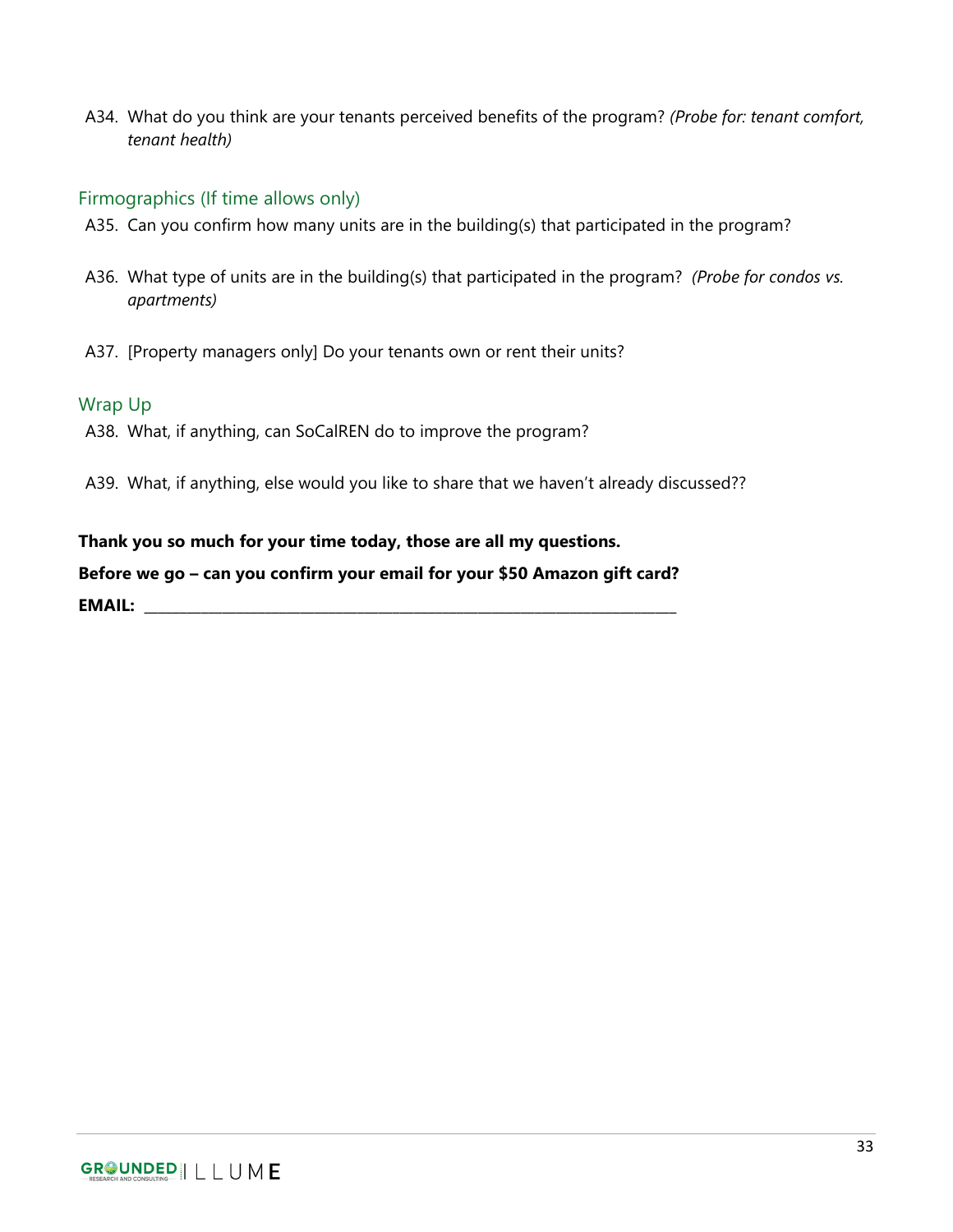#### **SoCalREN Multifamily Program**

#### **Building Owners/Managers (Near Participants) Interview Guide**

#### *Final*

### <span id="page-35-0"></span>**Context**

This interview guide will facilitate telephone interviews with near participants in SoCalREN's Multifamily program. Near participants are multifamily building owners or managers who began the process of participating in the program but ended up dropping out at some point in the process.

In 2020, there were 15 building owners or managers with a status of Application Cancelled. The tracking data available to us has limited information for these cancelled projects, so we do not know at what point in the project they dropped out.

This interview guide assumes the data collected will be qualitative and that interviewers will probe fully to understand responses to questions. We will provide a \$50 Amazon gift card, delivered electronically, as an incentive to encourage participation and thank participants for their time.

#### Background

Thank you for taking the time to talk with us today. SoCalREN contracted with my company [Grounded Research/Illume] to evaluate its Multifamily program. We are interested in your experiences with the program in 2020 and the reasons you did not move forward with participating in the program.

This conversation will help us gain a better understanding of the program. There are no right or wrong answers. Also, everything you share is confidential. We will report the findings of our interviews in aggregate and anonymously.

We have a few main goals for this interview:

- To better understand what initially interested you about the program.
- To gather information about your experience with the program and why you did not move forward with participating.
- To identify any opportunities for improvement to help you participate.

We expect this interview to take about 20-30 minutes. We'd like to record this interview to refer to our notes later. Is that okay with you? Do you have any questions for us before we begin?

#### Program Involvement

#### **First, I would like to confirm how you were involved in the program.**

- A1. Our tracking data shows that in 2020 you expressed interest in participating in the Multifamily program. Is that correct? (IF NO/NOT SURE: confirm and terminate).
- A2. Our tracking data also shows that you did not end up moving forward with a project for your building in 2020. Is that also correct? (IF NO/NOT SURE: confirm and terminate).

#### Awareness and Motivation

**Next, I would like to talk about your early interest in the program.**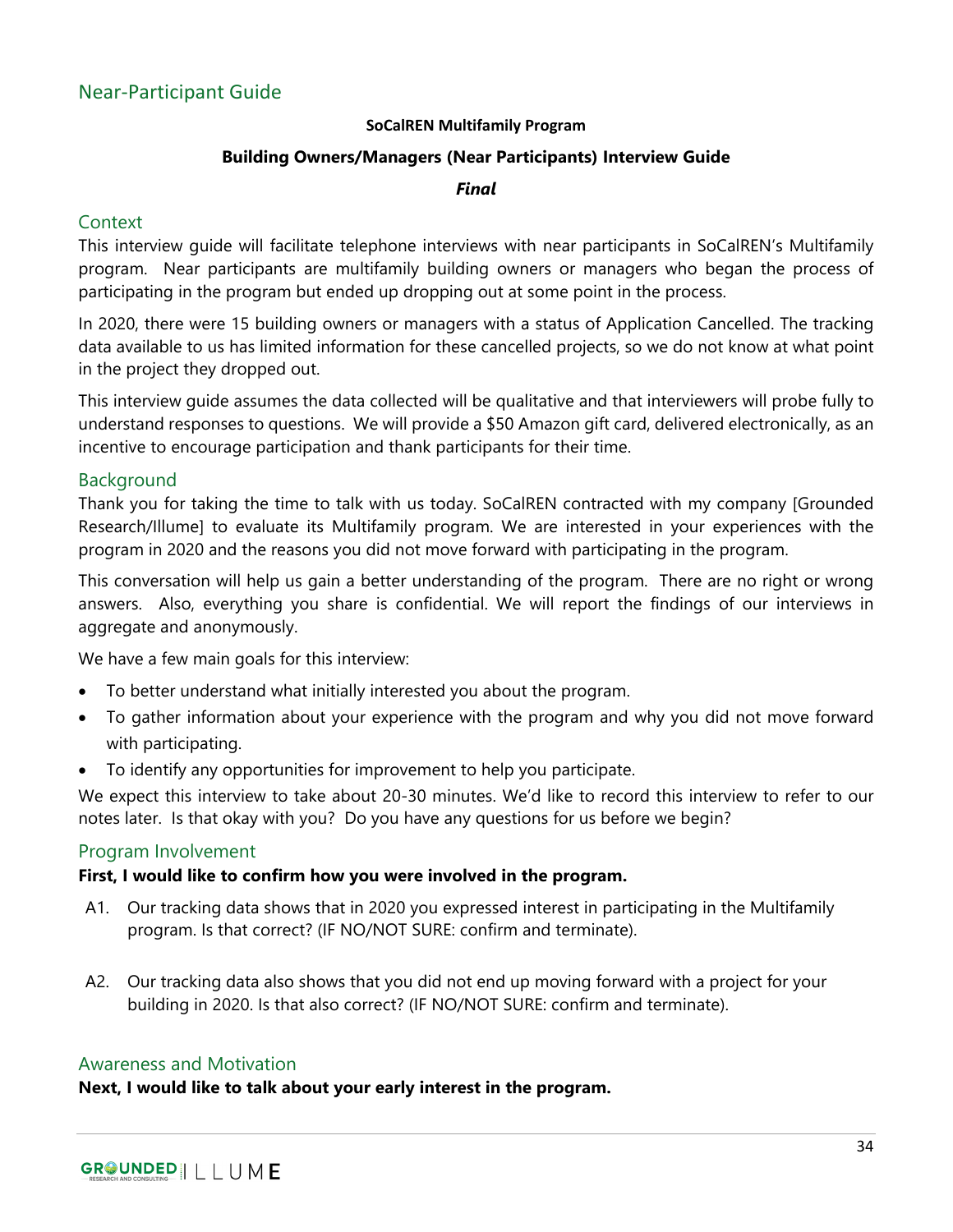- A3. How did you first learn about the program?
- A4. What was interesting to you about what you learned about the program?
- A5. Can you tell me more about why were you interested in participating in the program? *(Probe on perceived program benefits, such as desire to reduce energy bills, desire to reduce maintenance costs, etc.)*
- A6. What were your expectations going into the program?
	- i. What benefits did you think you would see when you were initially interested in participating?
	- ii. What benefits did you think your tenants would see?

## Program Experience

#### **Next, I would like to discuss your experiences with the program.**

- A7. Can you walk me through the steps you took to get started with the program?
	- i. What happened after you learned about the program? What did you do?
	- ii. Who did you talk to first? *(Probe on contractor, program representative, etc.).* What did they tell you about the program? About what to expect?
	- iii. What information did you have to provide before getting enrolled? How difficult or easy was it to provide that information?
- A8. At what point did you decide not to move forward with the program? What work, if any, had already been done related to the program?
- A9. Did you receive an energy assessment for your building? (IF NO: Skip to next question).
	- i. IF YES: What was your experience with the assessment like? What happened during the assessment? *(Probe: were you with the assessor during the assessment, what were the interactions like, what did you learn, did you have questions for the assessor?)*
	- ii. Did you receive an assessment report? What happened once you got the assessment report? What did you learn? What questions did you have?
- A10. Why did you decide to not move forward with the program?
	- i. What did you think about the cost of the recommended improvements?
	- ii. What challenges, if any, did you have when working with your tenants regarding the program?
- A11. How did the COVID-19 pandemic influence your decision to not participate in the program, if at all?
	- i. PROBE: Were you hesitant to let people into the building to do work? How was your budget for projects like this affected by the pandemic?